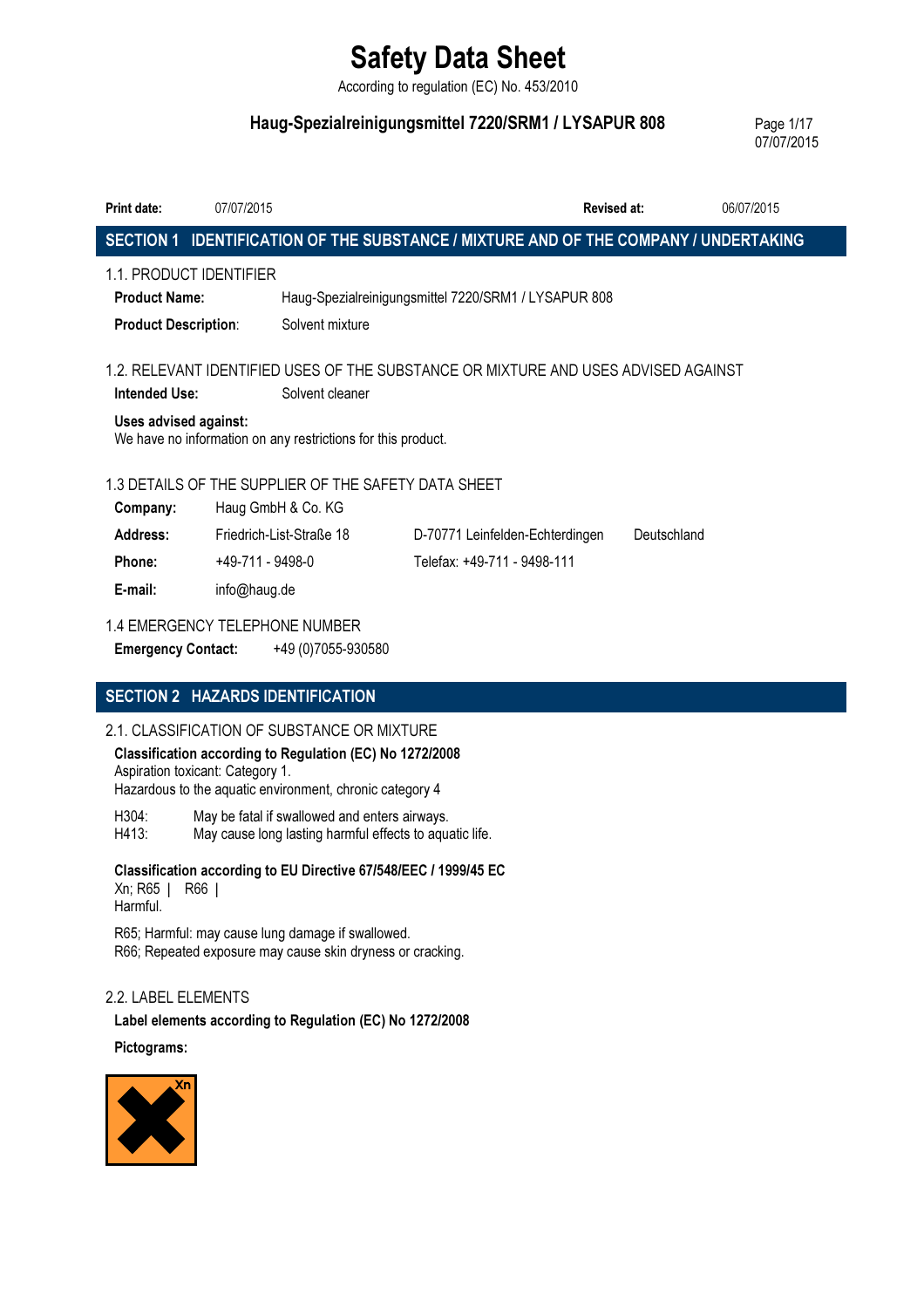According to regulation (EC) No. 453/2010

## Haug-Spezialreinigungsmittel 7220/SRM1 / LYSAPUR 808 Page 2/17

07/07/2015

#### R-Phrases:

| R65: | May be fatal if swallowed and enters airways.         |
|------|-------------------------------------------------------|
| R66: | Repeated exposure may cause skin dryness or cracking. |

#### Precautionary Statements:

| S23. |                              |
|------|------------------------------|
|      | Do not breathe vapour/spray. |
|      |                              |

S24: Avoid contact with skin.

S62: If swallowed, do not induce vomiting: seek medical advice immediately and show this container or label..

Contains: Hydrocarbons, free from aromatic hydrocarbons.

#### 2.3. OTHER HAZARDS

#### Physical / Chemical Hazards:

Material can accumulate static charges which may cause an ignition. Material can release vapours that readily form flammable mixtures. Vapour accumulation could flash and/or explode if ignited. Combustible.

#### Health Hazards:

Repeated exposure may cause skin dryness or cracking. May be irritating to the eyes, nose, throat, and lungs.

#### Environmental Hazards:

Material does not meet the criteria for PBT or vPvB in accordance with REACH Annex XIII.

## SECTION 3 COMPOSITION / INFORMATION ON INGREDIENTS

### 3.1. SUBSTANCES

#### 3.2. MIXTURES

Ingredients: solvents.

#### Reportable hazardous substance(s) complying with the classification criteria and/or with an exposure limit (OEL) according Regulation (EC) 1272/2008:

| EG-No.:   | CAS-No.    | Bezeichnung                     | Mass-% | <b>Classification GHS/CLP</b>                                               |
|-----------|------------|---------------------------------|--------|-----------------------------------------------------------------------------|
| 252-104-2 | 34590-94-8 | 2-Methoxy methylethoxy propanol | < 10   | Not classified.                                                             |
|           | 8008-57-9  | CITRUS AURANTIUM DULCIS         | < 10   | O<br>Flam. Liq. 3 H226;<br>Skin Irrit. 2 H315                               |
| 292-460-6 | 90622-58-5 | Alkanes, C11-C15-iso-           | < 15   | <b>REA</b><br>Asp. Tox. 1 H304,<br>Aquatic Chronic 4 H314;<br><b>EUH066</b> |

For full text of H-phrases see section 16

#### Reportable hazardous substance(s) complying with the classification criteria and/or with an exposure limit (OEL) according directive 1999/45/EEC:

| EG-No.:   | <b>CAS-No.:</b> | <b>Bezeichnung</b>              | Mass-% | <b>Hazard Symbol</b> | <b>R-Phrases</b> |
|-----------|-----------------|---------------------------------|--------|----------------------|------------------|
| 252-104-2 | 34590-94-8      | 2-Methoxy methylethoxy propanol | < 10   | Not classified.      |                  |
|           | 8008-57-9       | CITRUS AURANTIUM DULCIS         | < 10   | Xn<br>- Xi           | R 10-38-65       |
| 292-460-6 | 90622-58-5      | Alkanes, C11-C15-iso-           | < 15   |                      | R 65-66          |

For full text of R-phrases see section 16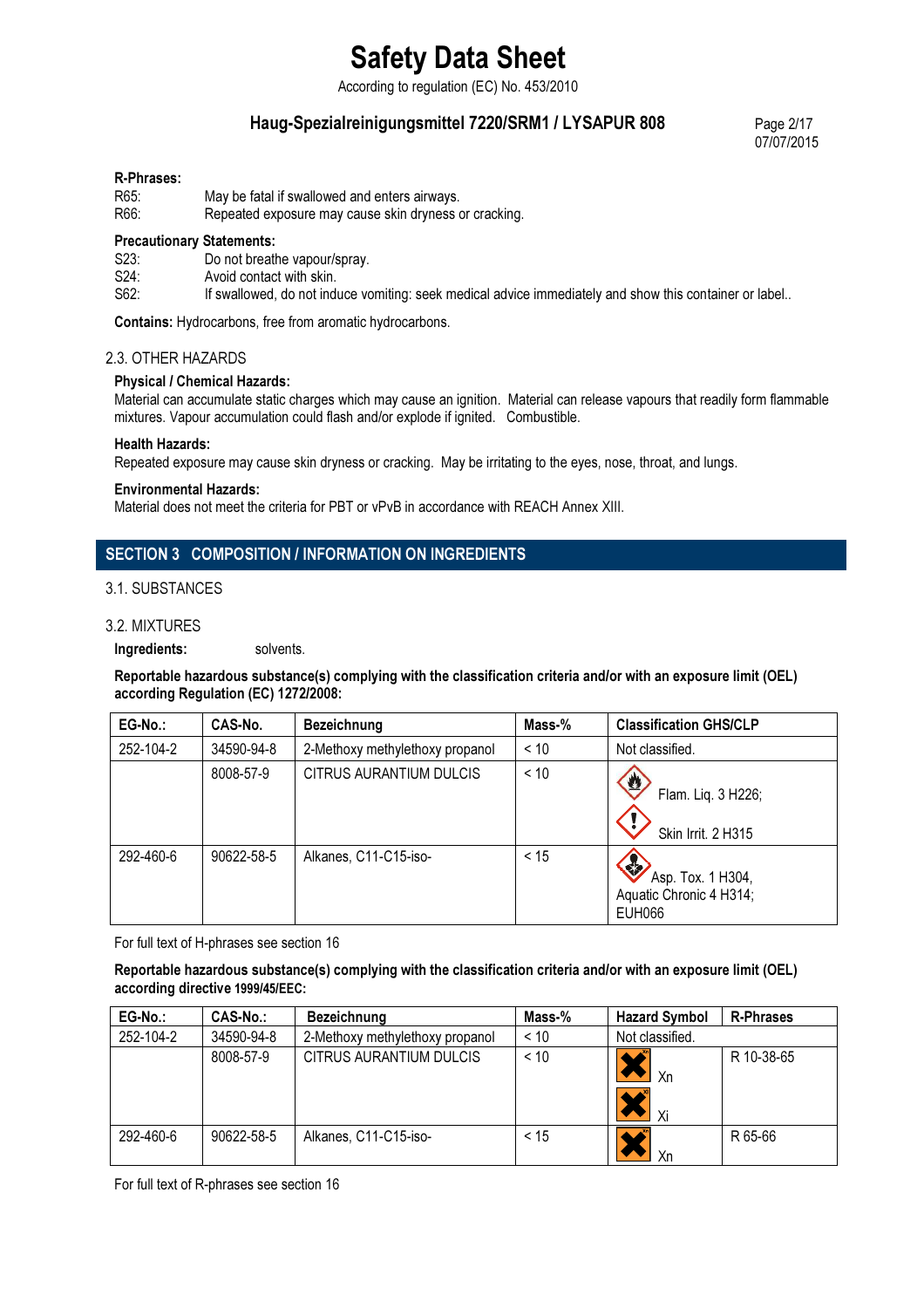According to regulation (EC) No. 453/2010

## Haug-Spezialreinigungsmittel 7220/SRM1 / LYSAPUR 808 Page 3/17

07/07/2015

## SECTION 4 FIRST-AID MEASURES

4.1. DESCRIPTION OF FIRST AID MEASURES

| General advice:      | If there is a risk of loss of consciousness, place and transport affected person in the recovery<br>position.                                                                                                                                                                                                                                                            |
|----------------------|--------------------------------------------------------------------------------------------------------------------------------------------------------------------------------------------------------------------------------------------------------------------------------------------------------------------------------------------------------------------------|
|                      | Nothing to be administered if unconscious or fitting.                                                                                                                                                                                                                                                                                                                    |
|                      | Promptly remove soiled clothing and wash thoroughly before reuse.                                                                                                                                                                                                                                                                                                        |
|                      | First Aid responders should pay attention to self-protection and use the recommended protective<br>clothing (chemical resistant gloves, splash protection). If potential for exposure exists refer to Section<br>8 for specific personal protective equipment.                                                                                                           |
| Inhalation:          | Remove from further exposure. For those providing assistance, avoid exposure to yourself or others.<br>Use adequate respiratory protection. If respiratory irritation, dizziness, nausea, or unconsciousness<br>occurs, seek immediate medical assistance. If breathing has stopped, assist ventilation with a<br>mechanical device or use mouth-to-mouth resuscitation. |
| Ingestion:           | Small quantities: Rinse out mouth and then drink plenty of water.                                                                                                                                                                                                                                                                                                        |
|                      | Larger quantities: Risk of aspiration! Seek immediate medical attention. Do not induce vomiting.                                                                                                                                                                                                                                                                         |
| Eye contact:         | Flush eyes with the eyelids open thoroughly with water for several minutes. Remove contact lenses<br>after the initial 1-2 minutes and continue flushing for several additional minutes.                                                                                                                                                                                 |
|                      | If effects occur, consult a physician, preferably an ophthalmologist                                                                                                                                                                                                                                                                                                     |
| <b>Skin contact:</b> | Wash off immediately with plenty of water and soap. For dermatitis protection, rub greasy ointment<br>into the skin.                                                                                                                                                                                                                                                     |
|                      | If irritation continues consult a physician.                                                                                                                                                                                                                                                                                                                             |
|                      | Remove contaminated clothing. Launder contaminated clothing before reuse.                                                                                                                                                                                                                                                                                                |

4.2. MOST IMPORTANT SYMPTOMS AND EFFECTS, BOTH ACUTE AND DELAYED Aside from the information found under Description of first aid measures (above) and Indication of immediate medical attention and special treatment needed (below), any additional important symptoms and effects are described in Section 11: Toxicology Information.

4.3. INDICATION OF ANY IMMEDIATE MEDICAL ATTENTION AND SPECIAL TREATMENT NEEDED If ingested, material may be aspirated into the lungs and cause chemical pneumonitis. Treat appropriately.

## SECTION 5 FIRE-FIGHTING MEASURES

5.1. EXTINGUISHING MEDIA

Suitable Extinguishing Media: Use water fog, foam, dry chemical or carbon dioxide (CO2) to extinguish flames.

Unsuitable Extinguishing Media: Straight streams of water

5.2. SPECIAL HAZARDS ARISING FROM THE SUBSTANCE OR MIXTURE

Special exposure hazards: void

Hazardous Combustion Products: Oxides of carbon, Smoke, Fume, Incomplete combustion products

### 5.3. ADVICE FOR FIRE FIGHTERS

#### Fire Fighting Instructions:

Evacuate area. Prevent run-off from fire control or dilution from entering streams, sewers or drinking water supply. Fire-fighters should use standard protective equipment and in enclosed spaces, self-contained breathing apparatus (SCBA). Use water spray to cool fire exposed surfaces and to protect personnel.

Unusual Fire Hazards: Hazardous material. Firefighters should consider protective equipment indicated in Section 8.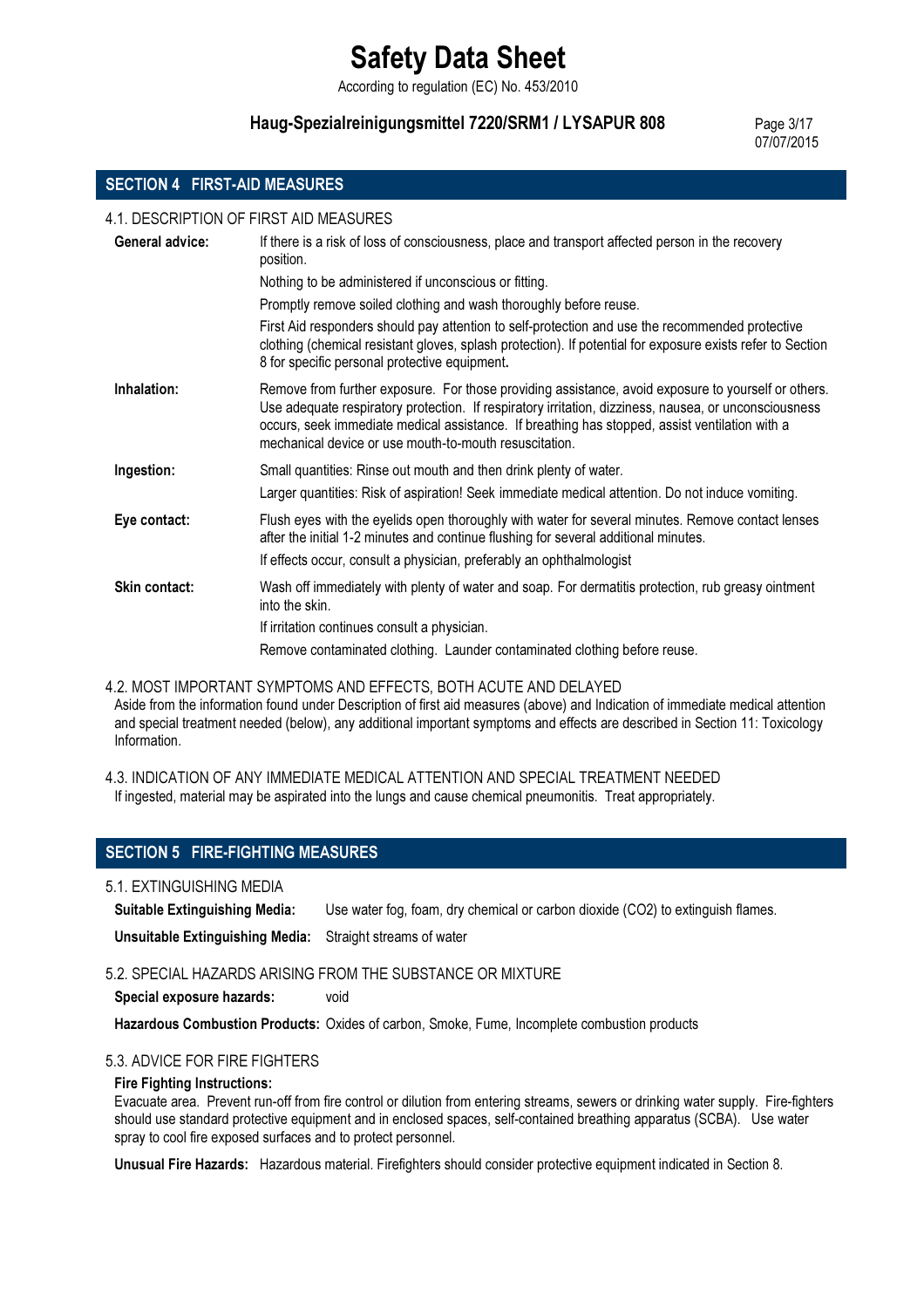According to regulation (EC) No. 453/2010

## Haug-Spezialreinigungsmittel 7220/SRM1 / LYSAPUR 808 Page 4/17

07/07/2015

## SECTION 6 ACCIDENTAL RELEASE MEASURES

#### 6.1. PERSONAL PRECAUTIONS, PROTECTIVE EQUIPMENT AND EMERGENCY PROCEDURES

#### NOTIFICATION PROCEDURES

In the event of a spill or accidental release, notify relevant authorities in accordance with all applicable regulations.

#### PROTECTIVE MEASURES

Avoid contact with spilled material. Warn or evacuate occupants in surrounding and downwind areas if required, due to toxicity or flammability of the material. See Section 5 for fire fighting information. See the Hazard Identification Section for Significant Hazards. See Section 4 for First Aid Advice. See Section 8 for advice on the minimum requirements for personal protective equipment. Additional protective measures may be necessary, depending on the specific circumstances and/or the expert judgment of the emergency responders.

#### 6.2. ENVIRONMENTAL PRECAUTIONS

Large Spills: Dyke far ahead of liquid spill for later recovery and disposal. Prevent entry into waterways, sewers, basements or confined areas.

#### 6.3. METHODS AND MATERIAL FOR CONTAINMENT AND CLEANING UP

#### Land Spill:

Eliminate all ignition sources (no smoking, flares, sparks or flames in immediate area). Stop leak if you can do so without risk. All equipment used when handling the product must be grounded. Do not touch or walk through spilled material. Prevent entry into waterways, sewer, basements or confined areas. A vapour-suppressing foam may be used to reduce vapour. Use clean non-sparking tools to collect absorbed material.

Large Spills: Water spray may reduce vapour, but may not prevent ignition in enclosed spaces. Recover by pumping or with suitable absorbent.

#### Water Spill:

Stop leak if you can do so without risk. Eliminate sources of ignition. Warn other shipping. If the Flash Point exceeds the Ambient Temperature by 10 deg C or more, use containment booms and remove from the surface by skimming or with suitable absorbents when conditions permit. If the Flash Point does not exceed the Ambient Air Temperature by at least 10C, use booms as a barrier to protect shorelines and allow material to evaporate. Seek the advice of a specialist before using dispersants.

Water spill and land spill recommendations are based on the most likely spill scenario for this material; however, geographic conditions, wind, temperature, (and in the case of a water spill) wave and current direction and speed may greatly influence the appropriate action to be taken. For this reason, local experts should be consulted.

Note: Local regulations may prescribe or limit action to be taken.

6.4. REFERENCES TO OTHER SECTIONS See Sections 8 and 13.

## SECTION 7 HANDLING AND STORAGE

### 7.1. PRECAUTIONS FOR SAFE HANDLING

Avoid contact with skin. Prevent small spills and leakage to avoid slip hazard. Material can accumulate static charges which may cause an electrical spark (ignition source). Use proper bonding and/or ground procedures. However, bonding and grounds may not eliminate the hazard from static accumulation. Consult local applicable standards for guidance. Additional references include American Petroleum Institute 2003 (Protection Against Ignitions Arising out of Static, Lightning and Stray Currents) or National Fire Protection Agency 77 (Recommended Practice on Static Electricity) or CENELEC CLC/TR 50404 (Electrostatics - Code of practice for the avoidance of hazards due to static electricity).

Loading/Unloading Temperature: [Ambient]

Transport Temperature: [Ambient]

#### Static Accumulator:

This material is a static accumulator. A liquid is typically considered a nonconductive, static accumulator if its conductivity is below 100 pS/m (100x10E-12 Siemens per meter) and is considered a semiconductive, static accumulator if its conductivity is below 10,000 pS/m. Whether a liquid is nonconductive or semiconductive, the precautions are the same. A number of factors, for example liquid temperature, presence of contaminants, anti-static additives and filtration can greatly influence the conductivity of a liquid.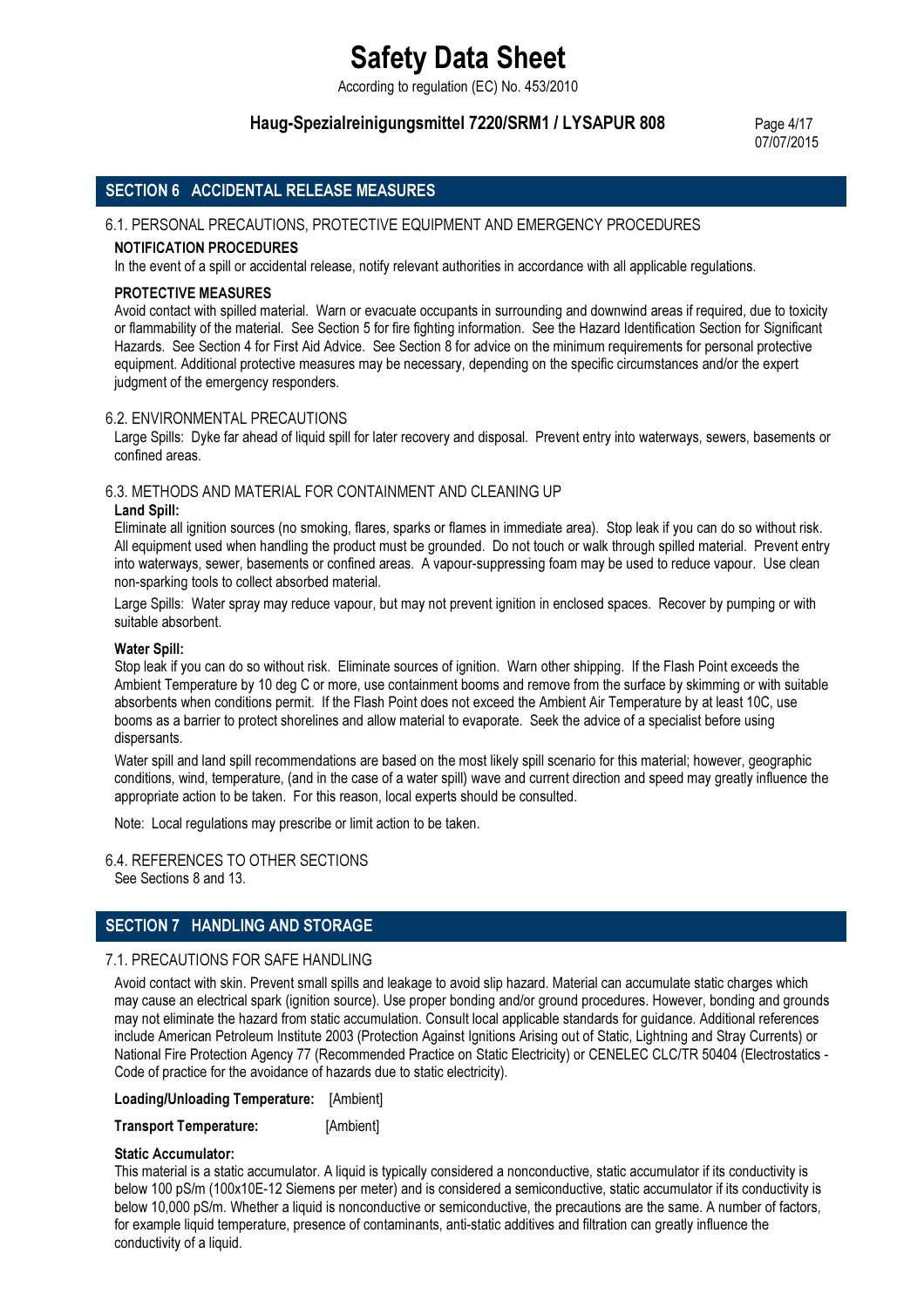According to regulation (EC) No. 453/2010

## Haug-Spezialreinigungsmittel 7220/SRM1 / LYSAPUR 808 Page 5/17

07/07/2015

## 7.2. CONDITIONS FOR SAFE STORAGE, INCLUDING ANY INCOMPATIBILITIES

The container choice, for example storage vessel, may effect static accumulation and dissipation. Keep container closed. Handle containers with care. Open slowly in order to control possible pressure release. Store in a cool, well-ventilated area. Storage containers should be earthed and bonded. Fixed storage containers, transfer containers and associated equipment should be earthed and bonded to prevent accumulation of static charge.

### Storage Temperature: [Ambient]

#### Suitable Materials and Coatings (Chemical Compatibility):

Inorganic Zinc Coatings; Amine Epoxy; Polyamide Epoxy; Epoxy Phenolic; Neoprene; Carbon Steel; Stainless Steel

#### Unsuitable Materials and Coatings:

Vinyl Coatings; Natural Rubber; Butyl Rubber; Ethylene-proplyene-diene monomer (EPDM); Polystyrene

Storage class (VCI): 10

#### 7.3. SPECIFIC END USES:

No industrial or sector specific guidance available.

## SECTION 8 EXPOSURE CONTROLS / PERSONAL PROTECTION

### 8.1 CONTROL PARAMETERS

#### EXPOSURE LIMIT VALUES

#### Exposure limits/standards (Note: Exposure limits are not additive)

| <b>Substance Name</b>   | Form       | Limit / Standard                       |                   |                   | <b>Note</b> | <b>Country / Source</b> |
|-------------------------|------------|----------------------------------------|-------------------|-------------------|-------------|-------------------------|
| C9-C15 Aliphates        | vapour     | 8 hour average value                   | 600               |                   |             | Germany, TRGS 900       |
|                         |            |                                        | mg/m <sup>3</sup> |                   |             |                         |
| Alkanes, C11-C15-iso-   | vapour     | Short term value                       | 1200              |                   | Category II | Germany, TRGS 900       |
|                         |            | (15 min average value)                 | mg/m <sup>3</sup> |                   |             |                         |
| Alkane, C11-C15-iso-    | vapour     | 8 hour average value                   | 300               |                   |             | People's Republic of    |
|                         |            |                                        | mg/m <sup>3</sup> |                   |             | China                   |
| Hydrocarbons, < 1%      | vapour     | 8 hour average value                   |                   | 200               |             | Austria, GKV            |
| aromatics, < 5% n-      |            |                                        |                   | ml/m <sup>3</sup> |             |                         |
| hexane, $<$ 25% cyclo-/ |            |                                        |                   |                   |             |                         |
| isohexanes              |            |                                        |                   |                   |             |                         |
| 2-Methoxy-methylethoxy- | Inhalable  | 8 hour average value                   | 310               | 50                |             | Germany, TRGS 900       |
| propanol                | aerosol    |                                        | mg/m <sup>3</sup> | ppm               |             |                         |
|                         | and vapour |                                        |                   |                   |             |                         |
| 2-Methoxy-methylethoxy- | Inhalable  | Short term value                       | 310               | 50                | Category I  | Germany, TRGS 900       |
| propanol                | aerosol    | (15 min average value)                 | mg/m <sup>3</sup> | ppm               | <b>SKIN</b> |                         |
|                         | and vapour |                                        | 308               | 50                | <b>SKIN</b> |                         |
| 2-Methoxy-methylethoxy- | vapour     | Indicative Occupational                |                   |                   |             | European Union          |
| propanol                |            | Exposure Limit<br>8 hour average value | mg/m <sup>3</sup> | ppm               |             |                         |
| 2-Methoxy-methylethoxy- | vapour     | 8 hour average value                   | 307               | 50                | <b>SKIN</b> | Austria, GKV            |
| propanol                |            |                                        | mg/m <sup>3</sup> | ppm               |             |                         |
| 2-Methoxy-methylethoxy- | vapour     | Short term value                       | 614               | 100               | <b>SKIN</b> | Austria, GKV            |
| propanol                |            | (15 min average value)                 | mg/m <sup>3</sup> | ppm               |             |                         |
| 2-Methoxy-methylethoxy- | vapour     | 8 hour average value                   | 303               | $\overline{50}$   |             | Denmark                 |
| propanol                |            |                                        | mg/m <sup>3</sup> | ppm               |             |                         |
| 2-Methoxy-methylethoxy- | vapour     | Short term value                       | 600               | 100               |             | <b>Denmark</b>          |
| propanol                |            | (15 min average value)                 | mg/m <sup>3</sup> | ppm               |             |                         |
| 2-Methoxy-methylethoxy- | vapour     | 8 hour average value                   | 240               |                   |             | Poland                  |
| propanol                |            |                                        | mg/m <sup>3</sup> |                   |             |                         |
| 2-Methoxy-methylethoxy- | vapour     | Short term value                       | 280               |                   |             | Poland                  |
| propanol                |            | (15 min average value)                 | mg/m <sup>3</sup> |                   |             |                         |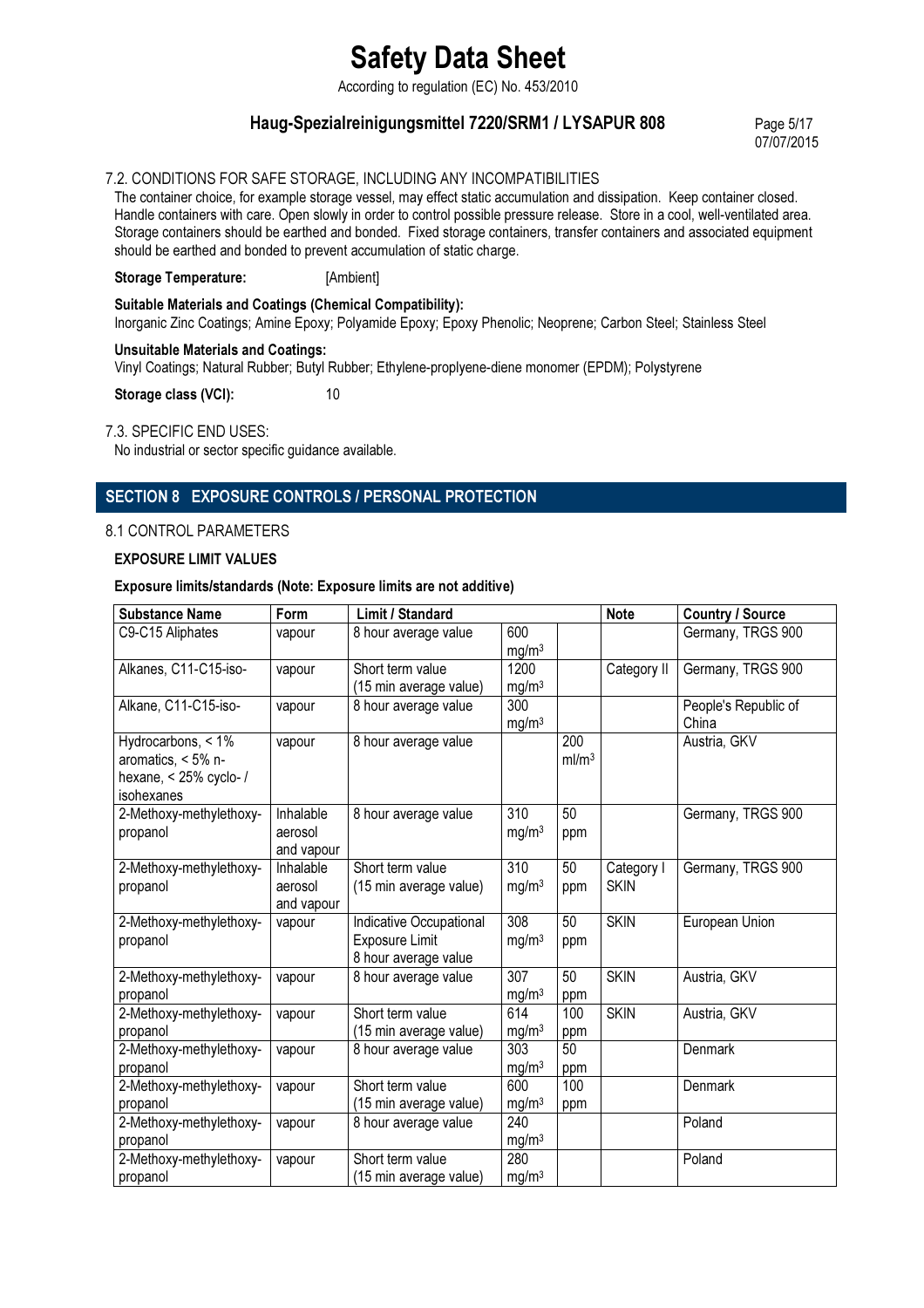According to regulation (EC) No. 453/2010

## Haug-Spezialreinigungsmittel 7220/SRM1 / LYSAPUR 808 Page 6/17

07/07/2015

| <b>Substance Name</b>   | Form   | Limit / Standard       |                   |                 | <b>Note</b> | <b>Country / Source</b>  |
|-------------------------|--------|------------------------|-------------------|-----------------|-------------|--------------------------|
| 2-Methoxy-methylethoxy- | vapour | 8 hour average value   | 300               | 50              |             | Sweden                   |
| propanol                |        |                        | mg/m <sup>3</sup> | ppm             |             |                          |
| 2-Methoxy-methylethoxy- | vapour | Short term value       | 450               | $\overline{75}$ |             | Sweden                   |
| propanol                |        | (15 min average value) | mg/m <sup>3</sup> | ppm             |             |                          |
| 2-Methoxy-methylethoxy- | vapour | 8 hour average value   | $\overline{300}$  |                 |             | The Netherlands          |
| propanol                |        |                        | mg/m <sup>3</sup> |                 |             |                          |
| 2-Methoxy-methylethoxy- | vapour | 8 hour average value   | $\overline{300}$  | $\overline{50}$ |             | Switzerland              |
| propanol                |        |                        | mg/m <sup>3</sup> | ppm             |             |                          |
| 2-Methoxy-methylethoxy- | vapour | Short term value       | 300               | $\overline{50}$ |             | Switzerland              |
| propanol                |        | (15 min average value) | mg/m <sup>3</sup> | ppm             |             |                          |
| 2-Methoxy-methylethoxy- | vapour | 8 hour average value   | 600               |                 |             | People's Republic of     |
| propanol                |        |                        | mg/m <sup>3</sup> |                 |             | China                    |
| 2-Methoxy-methylethoxy- | vapour | Short term value       | 900               |                 |             | People's Republic of     |
| propanol                |        | (15 min average value) | mg/m <sup>3</sup> |                 |             | China                    |
| 2-Methoxy-methylethoxy- | vapour | 8 hour average value   | 308               |                 |             | Hungary                  |
| propanol                |        |                        | mg/m <sup>3</sup> |                 |             |                          |
| 2-Methoxy-methylethoxy- | vapour | Short term value       | $\overline{308}$  |                 |             | Hungary                  |
| propanol                |        | (15 min average value) | mg/m <sup>3</sup> |                 |             |                          |
| 2-Methoxy-methylethoxy- | vapour | 8 hour average value   | $\overline{308}$  | 50              | <b>SKIN</b> | Australia                |
| propanol                |        |                        | mg/m <sup>3</sup> | ppm             |             |                          |
| 2-Methoxy-methylethoxy- | vapour | 8 hour average value   | 606               | 100             | <b>SKIN</b> | Canada - Quebec;         |
| propanol                |        |                        | mg/m <sup>3</sup> | ppm             |             | New Zealand;             |
|                         |        |                        |                   |                 |             | Singapore                |
| 2-Methoxy-methylethoxy- | vapour | Short term value       | 909               | 150             | <b>SKIN</b> | Canada - Quebec;         |
| propanol                |        | (15 min average value) | mg/m <sup>3</sup> | ppm             |             | New Zealand;             |
|                         |        |                        |                   |                 |             | Singapore                |
| 2-Methoxy-methylethoxy- | vapour | 8 hour average value   |                   | 100             | <b>SKIN</b> | United States of America |
| propanol                |        |                        |                   | ppm             |             | (ACGIH);                 |
|                         |        |                        |                   |                 |             | Canada - Ontario         |
| 2-Methoxy-methylethoxy- | vapour | Short term value       |                   | 150             | <b>SKIN</b> | United States of America |
| propanol                |        | (15 min average value) |                   | ppm             |             | (ACGIH);                 |
|                         |        |                        |                   |                 |             | Canada - Ontario         |
| 2-Methoxy-methylethoxy- | vapour | 8 hour average value   | 600               | 100             | <b>SKIN</b> | United States of America |
| propanol                |        |                        | mg/m <sup>3</sup> | ppm             |             | (NIOSH, OSHA);           |
|                         |        |                        |                   |                 |             | South Korea              |
| 2-Methoxy-methylethoxy- | vapour | Short term value       | 900               | 150             | <b>SKIN</b> | United States of America |
| propanol                |        | (15 min average value) | mg/m <sup>3</sup> | ppm             |             | (OSHA);                  |
|                         |        |                        |                   |                 |             | South Korea              |

The lists that were valid during the compilation were used as basis.

A "skin" notation following the inhalation exposure guideline refers to the potential for dermal absorption of the material including mucous membranes and the eyes either by contact with vapours or by direct skin contact.

It is intended to alert the reader that inhalation may not be the only route of exposure and that measures to minimize dermal exposures should be considered.

#### Derived No Effect Level (DNEL) / Derived Minimal Effect Level (DMEL)

**Workers** 

| <b>Substance Name</b>           | Acute - systemic effects |            | Acute – local effects |                   |
|---------------------------------|--------------------------|------------|-----------------------|-------------------|
|                                 | Dermal                   | Inhalation | Dermal                | <b>Inhalation</b> |
| Alkanes, C11-C15-iso-           | NA                       | NA         | NA                    | <b>NA</b>         |
| 2-Methoxy-methylethoxy-propanol | <b>NA</b>                | <b>NA</b>  | <b>NA</b>             | NA                |

| <b>Substance Name</b>           | Long term - systemic effects |                      | 'Long term – local effects |            |
|---------------------------------|------------------------------|----------------------|----------------------------|------------|
|                                 | Dermal                       | Inhalation           | Dermal                     | Inhalation |
| Alkanes, C11-C15-iso-           | NA                           | ΝA                   | NA                         | <b>NA</b>  |
| 2-Methoxy-methylethoxy-propanol | 65 mg/kg bodyweight          | $310 \text{ ma/m}^3$ | <b>NA</b>                  | <b>NA</b>  |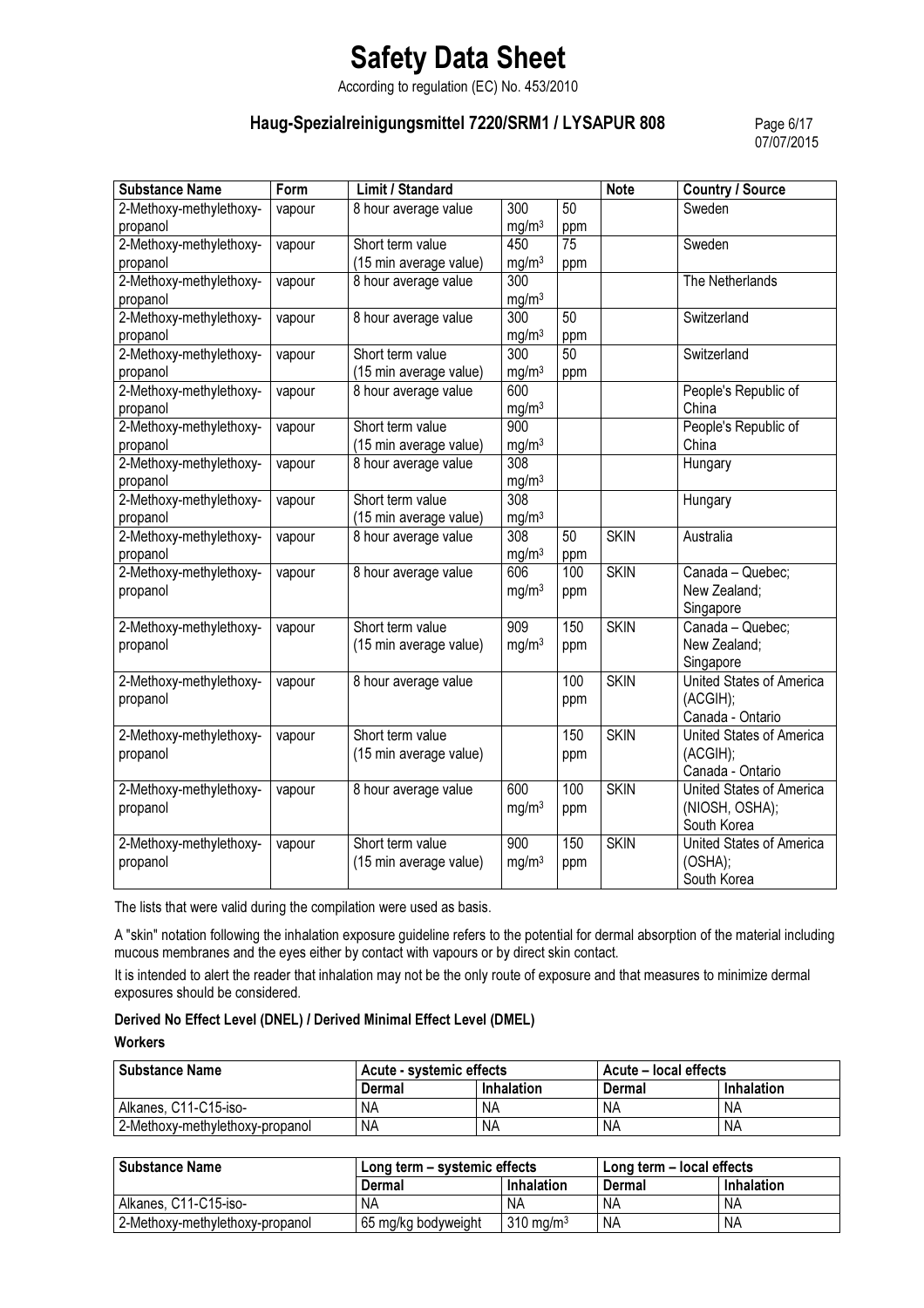According to regulation (EC) No. 453/2010

## Haug-Spezialreinigungsmittel 7220/SRM1 / LYSAPUR 808 Page 7/17

07/07/2015

#### **Consumers**

| <b>Substance Name</b>           | Acute - systemic effects |            |      | Acute – local effects |            |      |
|---------------------------------|--------------------------|------------|------|-----------------------|------------|------|
|                                 | Dermal                   | Inhalation | Oral | Dermal                | Inhalation | Oral |
| Alkanes, C11-C15-iso-           | <b>NA</b>                | ΝA         | NA   | <b>NA</b>             | ΝA         | ΝA   |
| 2-Methoxy-methylethoxy-propanol | ΝA                       | ΝA         | NA   | NΑ                    | <b>NA</b>  | ΝA   |

| <b>Substance Name</b>           | Long term – systemic effects |                          |              | Long term - local effects |            |           |
|---------------------------------|------------------------------|--------------------------|--------------|---------------------------|------------|-----------|
|                                 | Dermal                       | Inhalation               | Oral         | Dermal                    | Inhalation | Oral      |
| Alkanes, C11-C15-iso-           | ΝA                           | ΝA                       | <b>NA</b>    | NA                        | <b>NA</b>  | NA        |
| 2-Methoxy-methylethoxy-propanol | 15 mg/kg                     | $37,2 \,\mathrm{mg/m^3}$ | $1,67$ mg/kg | <b>NA</b>                 | <b>NA</b>  | <b>NA</b> |
|                                 | bodvweight                   |                          | bodyweight   |                           |            |           |

Note: The Derived No Effect Level (DNEL) is an estimated safe level of exposure that is derived from toxicity data in accord with specific guidance within the European REACH regulation. The DNEL may differ from an Occupational Exposure Limit (OEL) for the same chemical. OELs may be recommended by an individual company, a governmental regulatory body or an expert organization, such as the Scientific Committee for Occupational Exposure Limits (SCOEL) or the American Conference of Governmental Industrial Hygienists (ACGIH). OELs are considered to be safe exposure levels for a typical worker in an occupational setting for an 8-hour work shift, 40 hour work week, as a time weighted average (TWA) or a 15 minute short-term exposure limit (STEL). While also considered to be protective of health, OELs are derived by a process different from that of REACH.

#### Predicted No Effect Concentration (PNEC)

| <b>Substance Name</b>   | Water<br>(fresh<br>water) | Water<br>(marine<br>water) | Water<br>l (intermittent<br>releases) | Sewage<br>treatment<br>plant | Fresh water<br><b>sediment</b> | Marine<br><b>sediment</b> | Soil       |
|-------------------------|---------------------------|----------------------------|---------------------------------------|------------------------------|--------------------------------|---------------------------|------------|
| Alkanes, C11-C15-iso-   | <b>NA</b>                 | <b>NA</b>                  | <b>NA</b>                             | NA                           | NA                             | NA                        | ΝA         |
| 2-Methoxy-methylethoxy- | $19 \text{ mg/l}$         | $1,9$ mg/l                 | $190$ mg/l                            | 4168 mg/l                    | $52,3$ mg/kg                   | $5,2 \text{ mg/kg}$       | 4,59 mg/kg |
| propanol                |                           |                            |                                       |                              | d.w.                           | d.w.                      | d.w.       |

For hydrocarbon UVCBs, no single PNEC value is identified for the overall substance or used in risk assessment calculations. Therefore, no PNEC values are disclosed in the above table.

### 8.2. Exposure controls

### ENGINEERING CONTROLS

The level of protection and types of controls necessary will vary depending upon potential exposure conditions.

#### Control measures to consider:

Adequate ventilation should be provided so that exposure limits are not exceeded.

### PERSONAL PROTECTION

Personal protective equipment selections vary based on potential exposure conditions such as applications, handling practices, concentration and ventilation. Information on the selection of protective equipment for use with this material, as provided below, is based upon intended, normal usage.

Respiratory Protection: If engineering controls do not maintain airborne contaminant concentrations at a level which is adequate to protect worker health, an approved respirator may be appropriate. Respirator selection, use, and maintenance must be in accordance with regulatory requirements, if applicable. Types of respirators to be considered for this material include: Half-face filter respirator Type A filter material. Hand Protection: Any specific glove information provided is based on published literature and glove manufacturer data. Glove suitability and breakthrough time will differ depending on the specific use conditions.

Contact the glove manufacturer for specific advice on glove selection and breakthrough times for your use conditions. Inspect and replace worn or damaged gloves. The types of gloves to be considered for this material include:

Chemical resistant gloves are recommended. Nitrile, Viton,

CEN standards EN 420 and EN 374 provide general requirements and lists of glove types.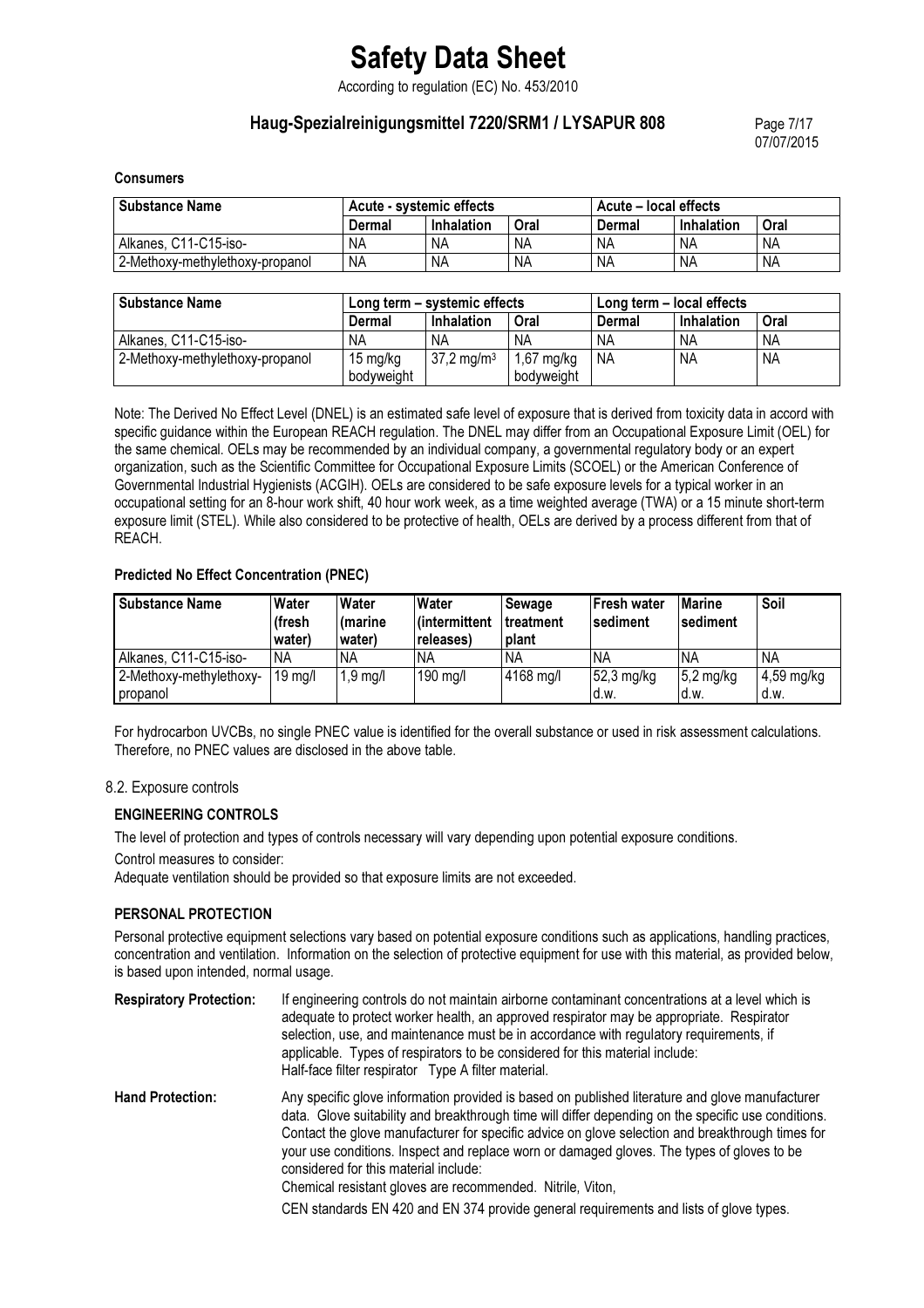According to regulation (EC) No. 453/2010

## Haug-Spezialreinigungsmittel 7220/SRM1 / LYSAPUR 808 Page 8/17

07/07/2015

|                        | When prolonged or frequently repeated contact may occur, a glove with a protection class of 5 or<br>higher (breakthrough time greater than 240 minutes according to EN 374) is recommended. When<br>only brief contact is expected, a glove with a protection class of 1 or higher (breakthrough time<br>greater than 10 minutes according to EN 374) is recommended. NOTICE: The selection of a<br>specific glove for a particular application and duration of use in a workplace should also take into<br>account all relevant workplace factors such as, but not limited to: Other chemicals which may be<br>handled, physical requirements (cut/puncture protection, dexterity, thermal protection), potential<br>body reactions to glove materials, as well as the instructions/specifications provided by the glove<br>supplier. |
|------------------------|----------------------------------------------------------------------------------------------------------------------------------------------------------------------------------------------------------------------------------------------------------------------------------------------------------------------------------------------------------------------------------------------------------------------------------------------------------------------------------------------------------------------------------------------------------------------------------------------------------------------------------------------------------------------------------------------------------------------------------------------------------------------------------------------------------------------------------------|
| <b>Eye Protection:</b> | If contact is likely, safety glasses with side shields are recommended.                                                                                                                                                                                                                                                                                                                                                                                                                                                                                                                                                                                                                                                                                                                                                                |
|                        | Skin and Body Protection: Any specific clothing information provided is based on published literature or manufacturer data.<br>The types of clothing to be considered for this material include:<br>If prolonged or repeated contact is likely, chemical, and oil resistant clothing is recommended.                                                                                                                                                                                                                                                                                                                                                                                                                                                                                                                                   |

#### Specific Hygiene Measures:

Always observe good personal hygiene measures, such as washing after handling the material and before eating, drinking, and/or smoking. Routinely wash work clothing and protective equipment to remove contaminants. Discard contaminated clothing and footwear that cannot be cleaned. Practice good housekeeping.

### ENVIRONMENTAL CONTROLS

Comply with applicable environmental regulations limiting discharge to air, water and soil. Protect the environment by applying appropriate control measures to prevent or limit emissions.

## SECTION 9 PHYSICAL AND CHEMICAL PROPERTIES

| 9.1. INFORMATION ON BASIC PHYSICAL AND CHEMICAL PROPERTIES                                               |                                           |  |  |  |
|----------------------------------------------------------------------------------------------------------|-------------------------------------------|--|--|--|
| Physical state (20 °C):                                                                                  | liquid                                    |  |  |  |
| Colour:                                                                                                  | colourless, clear                         |  |  |  |
| Odour:                                                                                                   | characteristic                            |  |  |  |
| <b>Odour Threshold:</b>                                                                                  | No data available                         |  |  |  |
| pH (20 °C):                                                                                              | not applicable                            |  |  |  |
| <b>Melting Point:</b>                                                                                    | No data available                         |  |  |  |
| <b>Freezing Point:</b>                                                                                   | No data available                         |  |  |  |
| Initial boiling point / and boiling range, °C: 173-193 [ASTM D86]                                        |                                           |  |  |  |
| Flash point, °C:                                                                                         | > 61 [ASTM D-93]                          |  |  |  |
| Evaporation Rate (Diethyl ether = 1):                                                                    | 78 [In-house method]                      |  |  |  |
| Flammability (Solid, Gas):                                                                               | Not applicable to liquids                 |  |  |  |
| Upper/Lower Flammable Limits (Approximate volume % in air): Lower:<br>14 [Extrapolated]<br>0.6<br>Upper: |                                           |  |  |  |
| Vapour pressure (20 °C), mbar:                                                                           | 0,8                                       |  |  |  |
| Vapour Density (Air = 1):                                                                                | > 1 at 101 kPa [In-house method]          |  |  |  |
| Relative Density (at 20 °C):                                                                             | 0.79 [With respect to water] [Calculated] |  |  |  |
| Solubility in water (20 °C):                                                                             | 75 g/l                                    |  |  |  |
| Partition coefficient (n-Octanol/Water Partition Coefficient):<br>No data available                      |                                           |  |  |  |
| <b>Autoignition Temperature:</b>                                                                         | > 200°C [Extrapolated]                    |  |  |  |
| <b>Decomposition Temperature:</b>                                                                        | No data available                         |  |  |  |
| Dynamic viscosity (20 °C):                                                                               | $2,5$ mPa s                               |  |  |  |
| <b>Explosive Properties:</b>                                                                             | None                                      |  |  |  |
| <b>Oxidizing Properties:</b>                                                                             |                                           |  |  |  |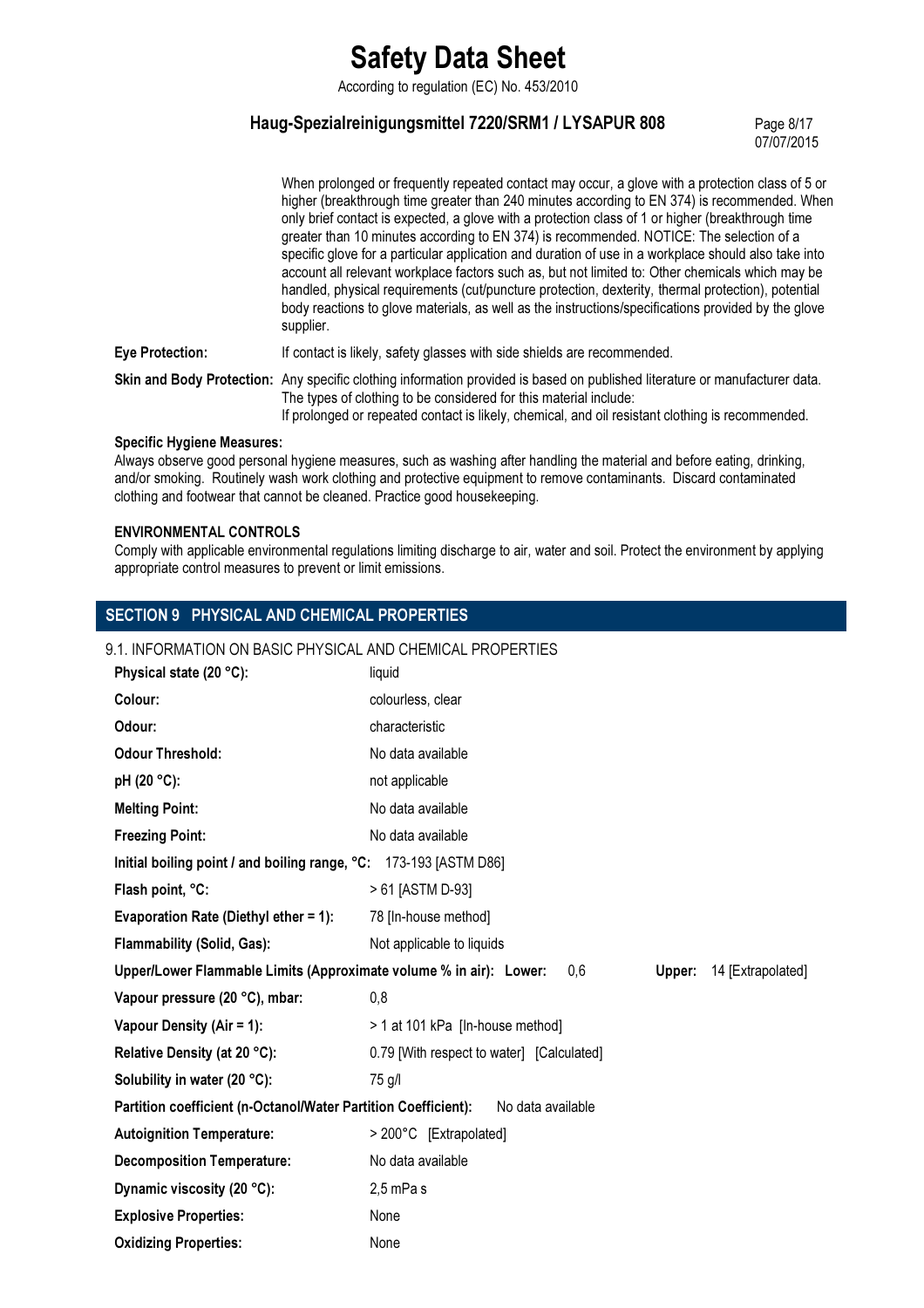According to regulation (EC) No. 453/2010

## Haug-Spezialreinigungsmittel 7220/SRM1 / LYSAPUR 808 Page 9/17

07/07/2015

## 9.2. OTHER INFORMATION

None

## SECTION 10 STABILITY AND REACTIVITY

#### 10.1 REACTIVITY

No dangerous reaction known under conditions of normal use.

10.2. CHEMICAL STABILITY: Material is stable under normal conditions.

10.3. POSSIBILITY OF HAZARDOUS REACTIONS: Hazardous polymerization will not occur.

10.4. CONDITIONS TO AVOID:

Open flames and high energy ignition sources. Do not distill to dryness. Product can oxidize at elevated temperatures. Generation of gas during decomposition can cause pressure in closed systems.

### 10.5. INCOMPATIBLE MATERIALS:

Strong oxidisers. Strong acids. Strong bases.

10.6 Hazardous decomposition products:

Decomposition products depend upon temperature, air supply and the presence of other materials. Decomposition products can include and are not limited to: Aldehydes. Ketones. Organic acids.

## SECTION 11 TOXICOLOGICAL INFORMATION

The product as such has not been tested. The information given is derived from the properties of the individual components.

### 11.1. INFORMATION ON TOXICOLOGICAL EFFECTS

### Akute Toxizität:

Alkanes, C11-C15-iso-:

| <b>Hazard Class</b>                                                                                                                             | <b>Conclusion / Remarks</b>                                                                                                                                                                                                                                                                                                                                    |  |  |
|-------------------------------------------------------------------------------------------------------------------------------------------------|----------------------------------------------------------------------------------------------------------------------------------------------------------------------------------------------------------------------------------------------------------------------------------------------------------------------------------------------------------------|--|--|
| Inhalation                                                                                                                                      |                                                                                                                                                                                                                                                                                                                                                                |  |  |
| Acute Toxicity: (Rat) $8$ hour(s) LC50 > 5000 mg/m3<br>(Vapour). Test scores or other study results do not<br>meet criteria for classification. | Minimally Toxic. Based on test data for structurally similar materials.<br>Test(s) equivalent or similar to OECD Guideline 403<br>Vapour concentrations above recommended exposure levels are<br>irritating to the eyes and the respiratory tract, may cause headaches<br>and dizziness, are anaesthetic and may have other central nervous<br>system effects. |  |  |
| Irritation: No end point data for material.                                                                                                     | Negligible hazard at ambient/normal handling temperatures.                                                                                                                                                                                                                                                                                                     |  |  |
| Ingestion                                                                                                                                       |                                                                                                                                                                                                                                                                                                                                                                |  |  |
| Acute Toxicity (Rat): LD50 > 5000 mg/kg. Test<br>scores or other study results do not meet criteria for<br>classification.                      | Minimally Toxic. Based on test data for structurally similar materials.<br>Test(s) equivalent or similar to OECD Guideline 401                                                                                                                                                                                                                                 |  |  |
| <b>Skin</b>                                                                                                                                     |                                                                                                                                                                                                                                                                                                                                                                |  |  |
| Acute Toxicity (Rabbit): LD50 > 5000 mg/kg. Test<br>scores or other study results do not meet criteria for<br>classification.                   | Minimally Toxic. Based on test data for structurally similar materials.<br>Test(s) equivalent or similar to OECD Guideline 402                                                                                                                                                                                                                                 |  |  |
| Skin Corrosion/Irritation: Data available. Test scores<br>or other study results do not meet criteria for<br>classification                     | May dry the skin leading to discomfort and dermatitis. Based on test<br>data for structurally similar materials. Test(s) equivalent or similar to<br>OECD Guideline 404                                                                                                                                                                                        |  |  |
| Eye                                                                                                                                             |                                                                                                                                                                                                                                                                                                                                                                |  |  |
| Serious Eye Damage/Irritation: Data available. Test<br>scores or other study results do not meet criteria for<br>classification.                | May cause mild, short-lasting discomfort to eyes. Based on test data for<br>structurally similar materials. Test(s) equivalent or similar to OECD<br>Guideline 405                                                                                                                                                                                             |  |  |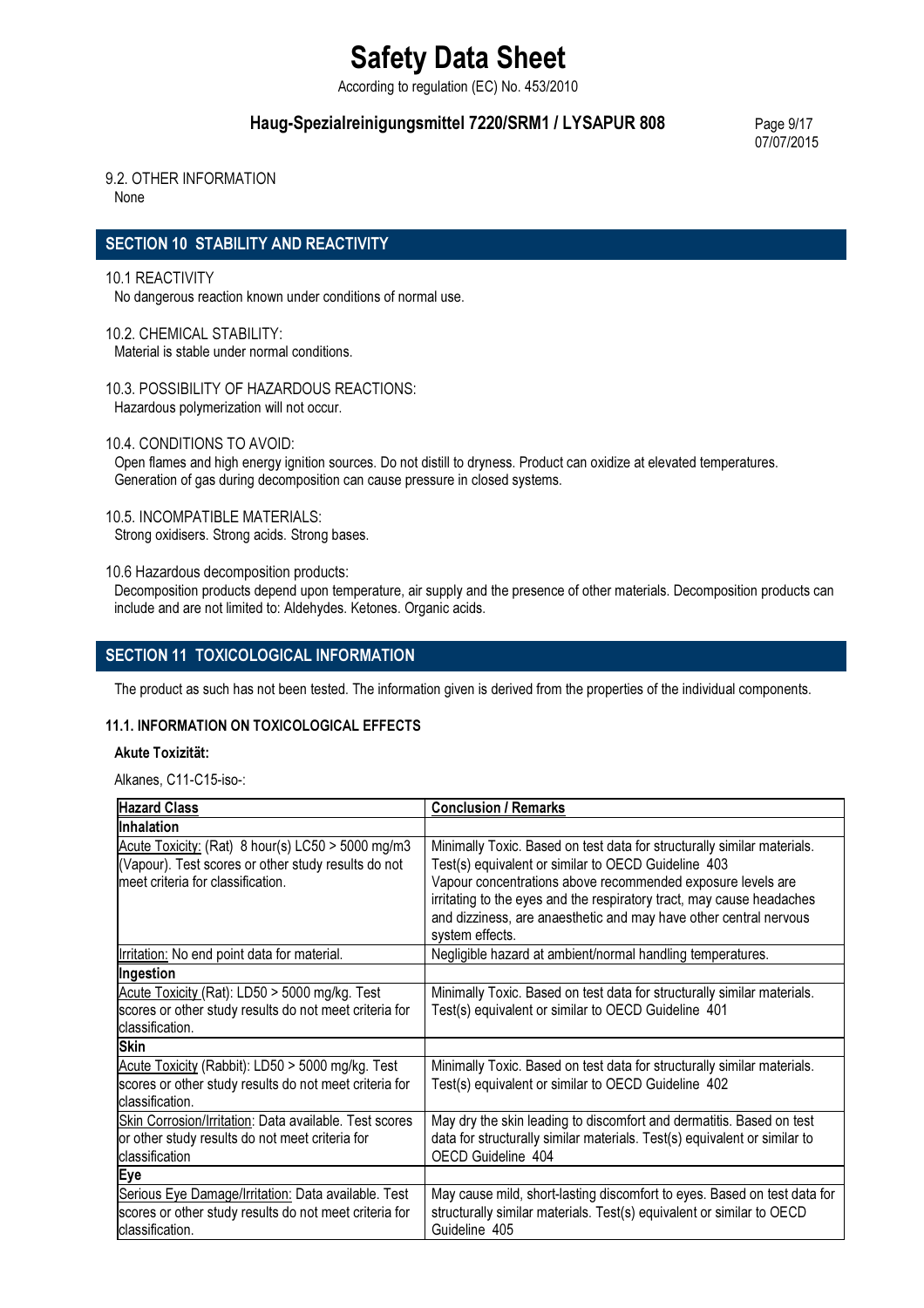According to regulation (EC) No. 453/2010

## Haug-Spezialreinigungsmittel 7220/SRM1 / LYSAPUR 808

Page 10/17<br>07/07/2015

| Sensitisation                                                                                                         |                                                                                                                                                     |  |
|-----------------------------------------------------------------------------------------------------------------------|-----------------------------------------------------------------------------------------------------------------------------------------------------|--|
| Respiratory Sensitization: No end point data for                                                                      | Not expected to be a respiratory sensitizer.                                                                                                        |  |
| material.                                                                                                             |                                                                                                                                                     |  |
| Skin Sensitization: Data available. Test scores or<br>other study results do not meet criteria for<br>classification. | Not expected to be a skin sensitizer. Based on test data for structurally<br>similar materials. Test(s) equivalent or similar to OECD Guideline 406 |  |
| Aspiration: Data available.                                                                                           | May be fatal if swallowed and enters airways. Based on physico-<br>chemical properties of the material.                                             |  |

2-Methoxy-methylethoxy-propanol:

| <b>Hazard Class</b>                                                                                                               | <b>Conclusion / Remarks</b>                                                                                                                                                                                    |
|-----------------------------------------------------------------------------------------------------------------------------------|----------------------------------------------------------------------------------------------------------------------------------------------------------------------------------------------------------------|
| Inhalation                                                                                                                        |                                                                                                                                                                                                                |
| Acute Toxczity: No deaths occurred at this concentration:<br>LC50, 7 h, Vapor, rat 3.35 mg/l                                      | Excessive exposure may cause irritation to upper respiratory tract<br>(nose and throat). Symptoms of excessive exposure may be<br>anesthetic or narcotic effects; dizziness and drowsiness may be<br>observed. |
| Irritation: No end point data for material.                                                                                       | Negligible hazard at ambient/normal handling temperatures.                                                                                                                                                     |
| Ingestion                                                                                                                         |                                                                                                                                                                                                                |
| Acute Toxicity: LD <sub>50</sub> , rat > 5.000 mg/kg                                                                              | Very low toxicity if swallowed. Harmful effects not anticipated from<br>swallowing small amounts.                                                                                                              |
| <b>Skin</b>                                                                                                                       |                                                                                                                                                                                                                |
| Acute Toxicity: LD <sub>50</sub> , Rabbit 9.510 mg/kg                                                                             | Prolonged skin contact with very large amounts may cause<br>dizziness or drowsiness.                                                                                                                           |
| Skin Corrosion/Irritation: Data available. Test scores or<br>other study results do not meet criteria for classification          | Prolonged exposure not likely to cause significant skin irritation.                                                                                                                                            |
| Eye                                                                                                                               |                                                                                                                                                                                                                |
| Serious Eye Damage/Irritation: Data available. Test<br>scores or other study results do not meet criteria for<br>Iclassification. | May cause slight temporary eye irritation. Corneal injury is unlikely.                                                                                                                                         |
| <b>Sensitisation</b>                                                                                                              |                                                                                                                                                                                                                |
| Respiratory Sensitization: No end point data for material.                                                                        | No relevant data found.                                                                                                                                                                                        |
| Skin Sensitization: Data available. Test scores or other<br>study results do not meet criteria for classification.                | Did not cause allergic skin reactions when tested in humans.                                                                                                                                                   |
| Aspiration:                                                                                                                       | Based on physical properties, not likely to be an aspiration hazard.                                                                                                                                           |

## CITRUS AURANTIUM DULCIS

| <b>Hazard Class</b>                                     | <b>Conclusion / Remarks</b>                                                                            |  |
|---------------------------------------------------------|--------------------------------------------------------------------------------------------------------|--|
| <b>Inhalation</b>                                       |                                                                                                        |  |
| Acute Toxicity: No data available                       |                                                                                                        |  |
| Irritation: No data available                           |                                                                                                        |  |
| Ingestion                                               |                                                                                                        |  |
| Acute Toxicity: LD <sub>50</sub> , rat, > 5.000 mg/kg   | Very low toxicity if swallowed. Harmful effects not anticipated from<br>swallowing small amounts.      |  |
| <b>Skin</b>                                             |                                                                                                        |  |
| Acute Toxicity: LD <sub>50</sub> , rabbit > 5.000 mg/kg | Minimally Toxic.                                                                                       |  |
| Skin Corrosion/Irritation: Data available. Test         | Rabbit: Moderate skin irritation after 24 h                                                            |  |
| scores or other study results meet criteria for         |                                                                                                        |  |
| classification                                          |                                                                                                        |  |
| Eye                                                     |                                                                                                        |  |
| Serious Eye Damage/Irritation: No data available.       | Irritant effect possible.                                                                              |  |
| Sensibilisierung                                        |                                                                                                        |  |
| Respiratory Sensitization: No data available            |                                                                                                        |  |
| Skin Sensitization: No data available                   |                                                                                                        |  |
| Aspiration: No data available                           | May be fatal if swallowed and enters airways. Based on physico-chemical<br>properties of the material. |  |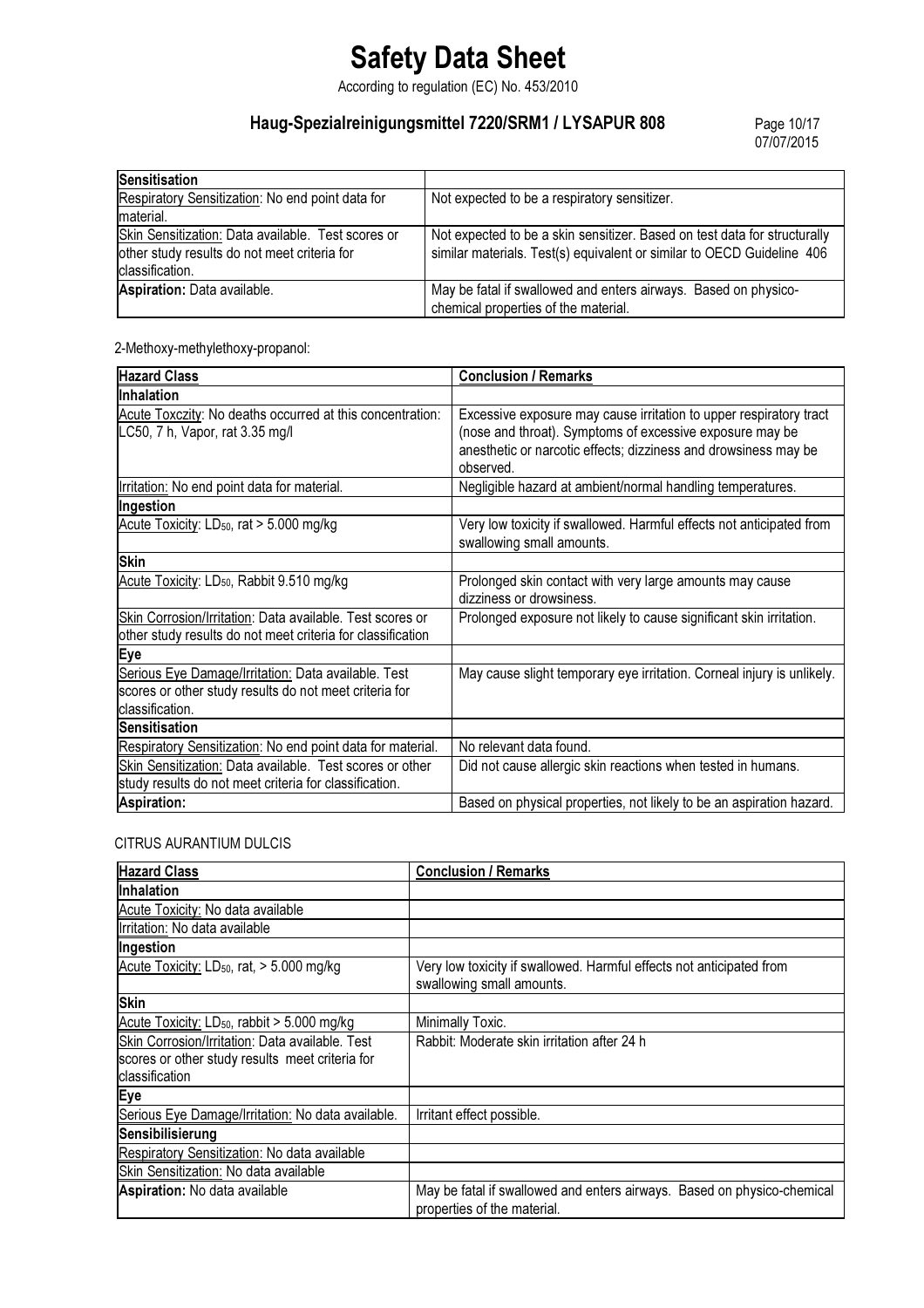According to regulation (EC) No. 453/2010

## Haug-Spezialreinigungsmittel 7220/SRM1 / LYSAPUR 808 Page 11/17

07/07/2015

### Chronic Toxicity and Carcinogenicity

Alkanes, C11-C15-iso-:

| Germ Cell Mutagenicity: Data available. Test<br>scores or other study results do not meet criteria for<br>classification. | Not expected to be a germ cell mutagen. Based on test data for<br>structurally similar materials. Test(s) equivalent or similar to OECD<br>Guideline 471 473 474 476 478 479 |  |
|---------------------------------------------------------------------------------------------------------------------------|------------------------------------------------------------------------------------------------------------------------------------------------------------------------------|--|
| Carcinogenicity: Data available. Test scores or                                                                           | Not expected to cause cancer. Based on test data for structurally similar                                                                                                    |  |
| other study results do not meet criteria for                                                                              | materials. Test(s) equivalent or similar to OECD Guideline 453                                                                                                               |  |
| classification.                                                                                                           |                                                                                                                                                                              |  |
| Reproductive Toxicity: Data available. Test                                                                               | Not expected to be a reproductive toxicant. Based on test data for                                                                                                           |  |
| scores or other study results do not meet criteria for                                                                    | structurally similar materials. Test(s) equivalent or similar to OECD                                                                                                        |  |
| classification.                                                                                                           | Guideline 414 421 422                                                                                                                                                        |  |
| Lactation: No end point data for material.                                                                                | Not expected to cause harm to breast-fed children.                                                                                                                           |  |
| Specific Target Organ Toxicity (STOT)                                                                                     |                                                                                                                                                                              |  |
| Single Exposure: No end point data for material.                                                                          | Not expected to cause organ damage from a single exposure.                                                                                                                   |  |
| Repeated Exposure: Data available. Test scores or                                                                         | Not expected to cause organ damage from prolonged or repeated                                                                                                                |  |
| other study results do not meet criteria for                                                                              | exposure. Based on test data for structurally similar materials. Test(s)                                                                                                     |  |
| classification.                                                                                                           | equivalent or similar to OECD Guideline 408 413 422                                                                                                                          |  |
| Other informations                                                                                                        | Prolonged and/or repeated skin contact with low viscosity materials may                                                                                                      |  |
|                                                                                                                           | defat the skin resulting in possible irritation and dermatitis.                                                                                                              |  |

2-Methoxy-methylethoxy-propanol

| Germ Cell Mutagenicity: Data available. Test<br>scores or other study results do not meet criteria for<br>classification. | In vitro genetic toxicity studies were negative.                                                                                                                            |
|---------------------------------------------------------------------------------------------------------------------------|-----------------------------------------------------------------------------------------------------------------------------------------------------------------------------|
| Carcinogenicity: Data available. Test scores or<br>other study results do not meet criteria for<br>classification.        | For similar material(s): Did not cause cancer in laboratory animals.                                                                                                        |
| Reproductive Toxicity: Data available. Test scores<br>or other study results do not meet criteria for<br>classification   | For similar material(s): In laboratory animal studies, effects on<br>reproduction have been seen only at doses that produced significant<br>toxicity to the parent animals. |
| Developmental Toxicity: Data available. Test<br>scores or other study results do not meet criteria for<br>classification  | Did not cause birth defects or any other fetal effects in laboratory<br>animals.                                                                                            |
| Repeated Dose Toxicity Data available. Test<br>scores or other study results do not meet criteria for<br>classification   | Symptoms of excessive exposure may be anesthetic or narcotic effects;<br>dizziness and drowsiness may be observed.                                                          |

#### CITRUS AURANTIUM DULCIS

| Germ Cell Mutagenicity: No data available                                                                          |                                                                                                                                                                     |  |
|--------------------------------------------------------------------------------------------------------------------|---------------------------------------------------------------------------------------------------------------------------------------------------------------------|--|
| Carcinogenicity: Data available. Test scores or<br>other study results do not meet criteria for<br>classification. | IARC: No component of this product present at levels greater than or<br>equal to 0.1% is identified as probable, possible or confirmed human<br>carcinogen by IARC. |  |
| Reproductive Toxicity: No data available                                                                           |                                                                                                                                                                     |  |
| Developmental Toxicity: No data available                                                                          |                                                                                                                                                                     |  |
| Repeated Dose Toxicity: Data for oral uptake                                                                       | LOAEL, mouse: 1000 mg/kg bodyweight/day                                                                                                                             |  |
| available. Test scores or other study results do                                                                   |                                                                                                                                                                     |  |
| not meet criteria for classification                                                                               |                                                                                                                                                                     |  |
| Other informations                                                                                                 | Prolonged and/or repeated skin contact with low viscosity materials may                                                                                             |  |
|                                                                                                                    | defat the skin resulting in possible irritation and dermatitis.                                                                                                     |  |

## SECTION 12 ECOLOGICAL INFORMATION

The information given is based on data available for the material, the components of the material, and similar materials.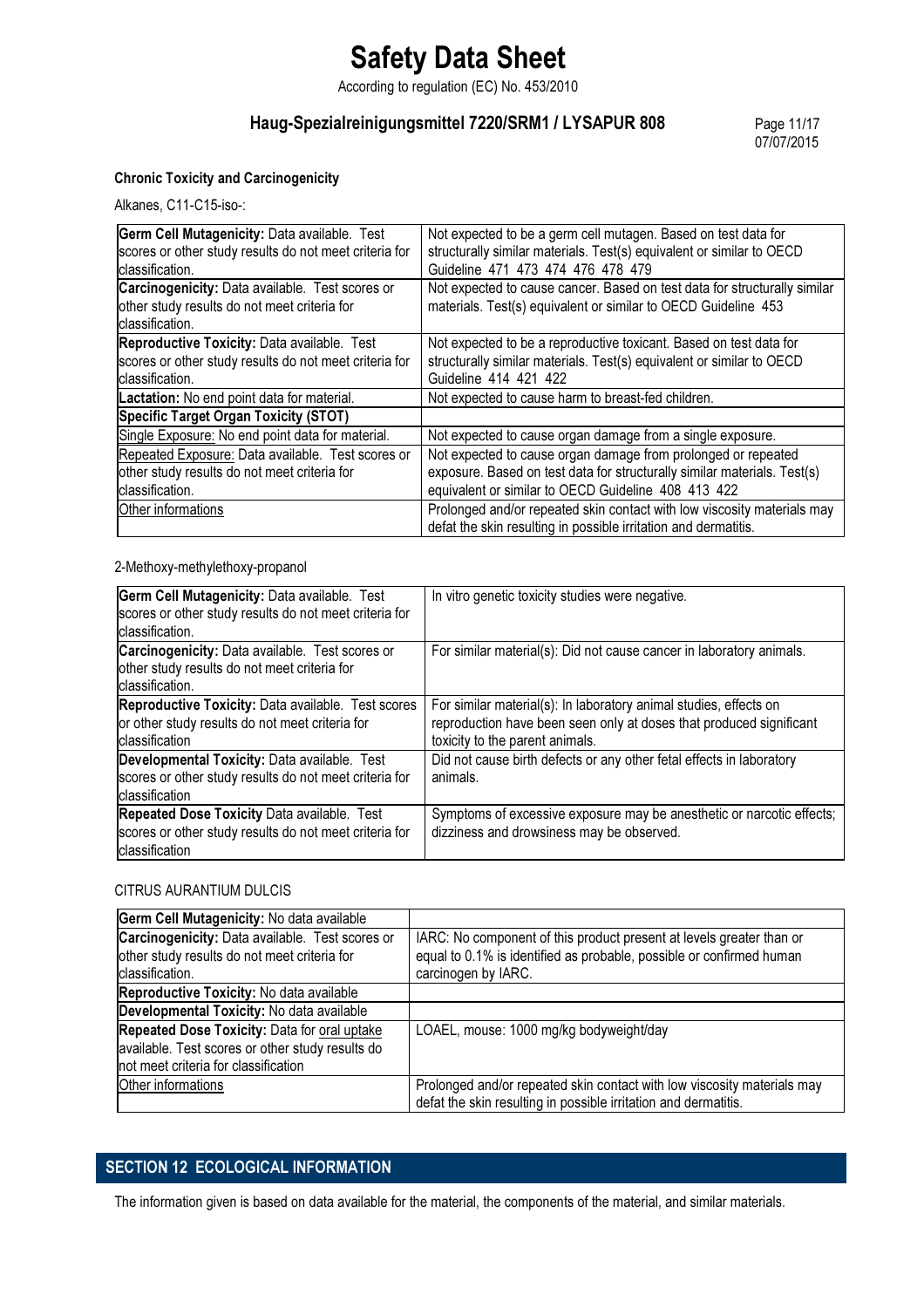According to regulation (EC) No. 453/2010

## Haug-Spezialreinigungsmittel 7220/SRM1 / LYSAPUR 808 Page 12/17

07/07/2015

12.1. TOXICITY

Alkanes, C11-C15-iso-:

| <b>Test</b>               | <b>Duration</b> | <b>Organism Type</b>               | <b>Test Results</b>                                      |
|---------------------------|-----------------|------------------------------------|----------------------------------------------------------|
| water- - acute toxicity   | 72 hours        | Pseudokirchneriella<br>subcapitata | NOEC: 1000 mg/l: data for similar materials.             |
| water- - acute toxicity   | 72 hours        | Pseudokirchneriella<br>subcapitata | EC <sub>0</sub> : 1000 mg/l: data for similar materials. |
| water- - chronic toxicity | 21 days         | Daphnia magna                      | NOEC: >=1 mg/l: Data for the material.                   |
| water- - acute toxicity   | 96 hours        | Oncorhynchus mykiss                | LC <sub>0</sub> : 1000 mg/l: data for similar materials. |
| water- - acute toxicity   | 48 hours        | Daphnia magna                      | EC <sub>0</sub> : 1000 mg/l: data for similar materials. |

2-Methoxy-methylethoxy-propanol

| <b>Test</b>               | <b>Duration</b> | <b>Organism Type</b>               | <b>Test Results</b>     |
|---------------------------|-----------------|------------------------------------|-------------------------|
| water- - acute toxicity   | 96 hours        | Poecilia reticulata                | $LC_{50}$ : > 1000 mg/l |
| water- - chronic toxicity | 22 days         | Daphnia magna                      | $NOEC:$ > 0,5 mg/l      |
| water- - chronic toxicity | 22 days         | Daphnia magna                      | $LOEC:$ > 0,5 mg/l      |
| water- - acute toxicity   | 96 hours        | Crangon crangon                    | $LC_{50}$ : > 1000 mg/l |
| water- - acute toxicity   | 48 hours        | Daphnia magna                      | $LC_{50}$ : 1.919 mg/l  |
| water- - acute toxicity   | 96 hours        | Pseudokirchneriella<br>subcapitata | $ErC_{50}$ : > 969 mg/l |

## CITRUS AURANTIUM DULCIS:

| <b>Test</b>               | <b>Duration</b> | <b>Organism Type</b>               | <b>Test Results</b>          |
|---------------------------|-----------------|------------------------------------|------------------------------|
| water- - acute toxicity   | 96 hours        | Pimephales promelas                | $LC_{50}$ : 0,7 mg/l         |
| water- - acute toxicity   | 48 hours        | Daphnia magna                      | EC <sub>50</sub> : 0,67 mg/l |
| water- - acute toxicity   | 96 hours        | Pseudokirchneriella<br>subcapitata | NOEC: 4 mg/l                 |
| water- - chronic toxicity | 21 days         | Daphnia magna                      | NOEC: $0,15 \text{ mg/l}$    |
| water- - acute toxicity   | 72 hours        | Desmodesmus<br>subspicatus         | ErC <sub>50</sub> : 150 mg/l |

Remaining components:

| <b>Test</b>               | <b>Duration</b> | <b>Organism Type</b>               | <b>Test Results</b>     |
|---------------------------|-----------------|------------------------------------|-------------------------|
| water- - acute toxicity   | 72 hours        | Pseudokirchneriella<br>subcapitata | $LC_{50}$ : > 1000 mg/l |
| water- - chronic toxicity | 22 days         | Daphnia magna                      | NOEC: 10 mg/l           |
|                           |                 |                                    |                         |
| water- - chronic toxicity | 21 days         | Daphnia magna                      | LOEC: 32 mg/l           |
| water- - acute toxicity   | 96 hours        | Poecilia reticulata                | $LC_{50}$ : > 1000 mg/l |
| water- - chronic toxicity | 14 hours        | Oncorhynchus mykiss                | NOEC: > 300 mg/l        |
| water- - acute toxicity   | 48 hours        | Daphnia magna                      | $LC_{50}$ : > 1000 mg/l |

Product:

| Ecotoxicity                             | <b>Calculated values</b> |
|-----------------------------------------|--------------------------|
| Acute fish toxicity                     | 8.2 ma/l                 |
| acute aquatic toxicity to invertebrates | '.8 ma/l                 |
| toxicity to aguatic plants              | 673.7<br>ma/l            |

Classification according regulation (EC) No. 1272/2008, 4.1.3.5.: Not acute toxic, not chronic toxic for water organisms.

Based on the calculated toxicity values and log Kow >4 the product was assigned a safety net classification as: Aquatic Chronic Category 4, H413.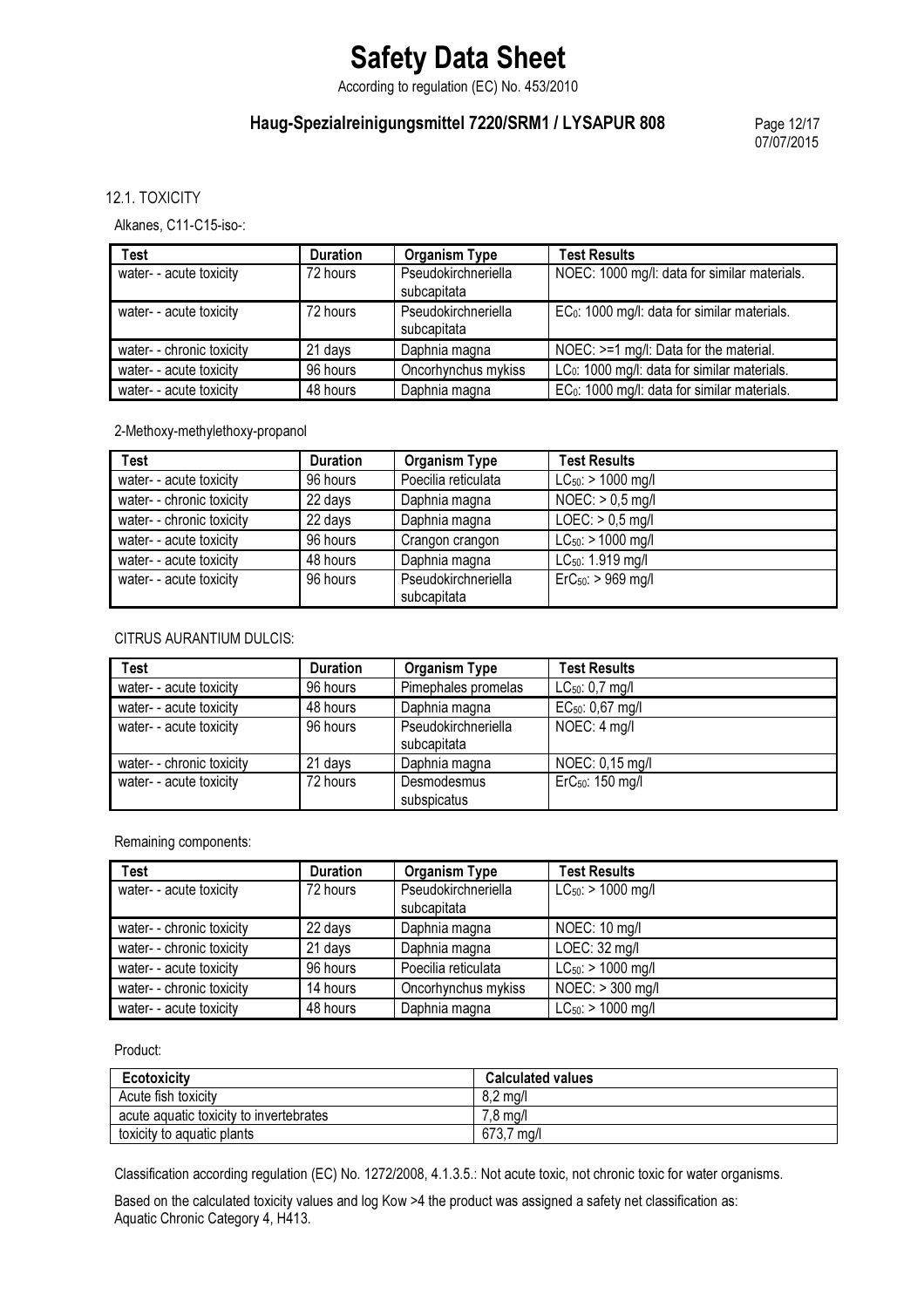According to regulation (EC) No. 453/2010

## Haug-Spezialreinigungsmittel 7220/SRM1 / LYSAPUR 808 Page 13/17

07/07/2015

#### 12.2. PERSISTENCE AND DEGRADABILITY

#### Biodegradation:

|                                 | <b>Biodegradatio</b> | <b>Exposure</b> | <b>Method</b>  | <b>Evaluation</b>        |
|---------------------------------|----------------------|-----------------|----------------|--------------------------|
|                                 |                      | time            |                |                          |
| Alkanes, C11-C15-iso-           | 31.3%                | 28d             | OECD Test 301B | Moderately biodegradable |
| 2-Methoxy-methylethoxy-propanol | 75 %                 | 28 <sub>d</sub> | OECD Test 301F | Rapidly biodegradable    |
| CITRUS AURANTIUM DULCIS         | 72 - 83,4 %          | 28d             | OECD Test 301B | Rapidly biodegradable    |
| Remaining components            | 25%                  | 28d             | OECD Test 302B | Moderately biodegradable |

#### Hydrolysis:

Material -- Transformation due to hydrolysis not expected to be significant.

#### Photolysis:

Material -- Transformation due to photolysis not expected to be significant.

#### Atmospheric Oxidation:

Material -- Expected to degrade rapidly in air

#### 12.3. BIOACCUMULATIVE POTENTIAL

Bioaccumulation: Not determined.

Partition coefficient, n-octanol/water (log Kow): > 4 [Measured]

#### 12.4. MOBILITY IN SOIL

Material -- Highly volatile, will partition rapidly to air. Not expected to partition to sediment and wastewater solids.

## 12.5. PERSISTENCE, BIOACCUMULATION AND TOXICITY FOR SUBSTANCE(S)

This product is not, or does not contain, a substance that is a PBT or a vPvB.

#### 12.6. OTHER ADVERSE EFFECTS

No adverse effects are expected.

This product is not, or does not contain, a substance that is in Annex I of Regulation (EC) No 1005/2009 on substances that deplete the ozone layer.

General information:

The product is not completely miscible with water. Unsolved product must be removed before wastewater treatment.

Do not allow product to reach ground water, water bodies or sewage system.

AOX indication: The product is free from halogenated organic compounds

Regulation (EC) No. 648/2004: This product does not contain surfactants.

Directive 2006/11/EC: The product is free from heavy metal compounds.

## SECTION 13 DISPOSAL CONSIDERATIONS

Local, state and national regulations governing the disposal of waste materials should be checked.

#### 13.1. WASTE TREATMENT METHODS

Product is suitable for burning in an enclosed controlled burner for fuel value or disposal by supervised incineration at very high temperatures to prevent formation of undesirable combustion products.

This product may be recycled. Must not be disposed of together with household garbage. Do not allow product to reach sewage system without pretreatment.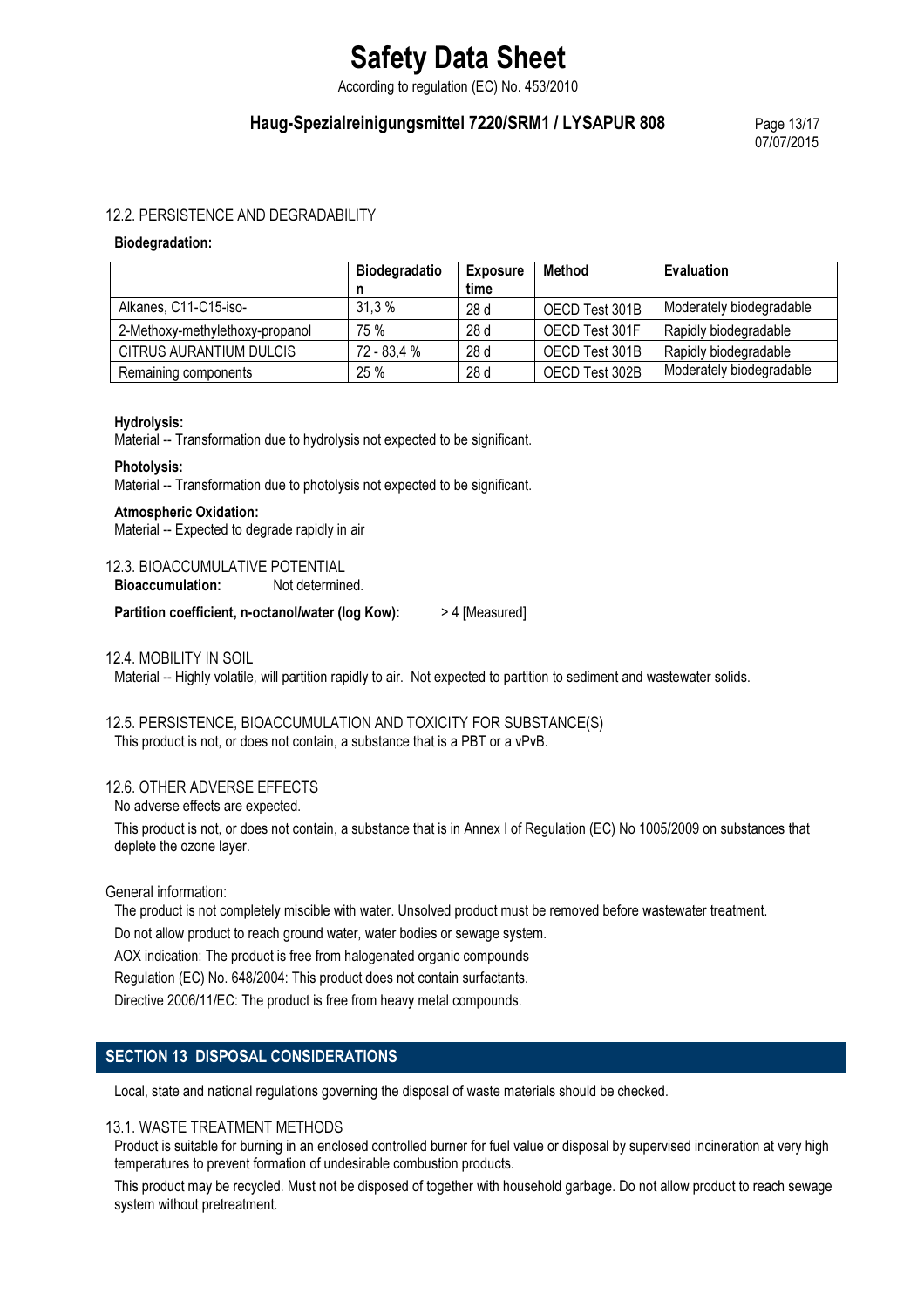According to regulation (EC) No. 453/2010

## Haug-Spezialreinigungsmittel 7220/SRM1 / LYSAPUR 808 Page 14/17

07/07/2015

## REGULATORY DISPOSAL INFORMATION

#### European Waste Code:

Allocation of the waste code numbers according EC Directive 91/692/EEC must be realized under considerations of existing sector specifics and processes. The mentioned waste codes are recommendations based on the product application as suggested by the manufacturer. Special applications and special disposal conditions at the applier's place may however require another waste code.

### 140603 WASTE ORGANIC SOLVENTS, REFRIGERANTS AND PROPELLANTS (EXCEPT 07 AND 08): waste organic solvents, refrigerants and foam/aerosol propellants: other solvents and solvent mixtures

or

70604 WASTES FROM ORGANIC CHEMICAL PROCESSES: wastes from the MFSU of fats, grease, soaps, detergents, disinfectants and cosmetics: other organic solvents, washing liquids and mother liquors

Disposal / Waste (packages): Remove remaining waste products adhering to the container walls.

European Waste Code:

| 150104 | (metallic packaging) |
|--------|----------------------|
| or     |                      |
| 150102 | (plastic packaging)  |
| Ωr     |                      |
|        |                      |

150110 (packaging containing residues of or contaminated by dangerous substances)

## SECTION 14 TRANSPORT INFORMATION

### ADR/RID

- 14.1 UN NUMBER Not applicable
- 14.2 UN PROPER SHIPPING NAME Proper Shipping Name: NOT REGULATED
- 14.3 TRANSPORT HAZARD CLASS(ES) Not applicable
- 14.4 PACKING GROUP Not applicable

14.5 ENVIRONMENTAL HAZARDS Not considered environmentally hazardous based on available data

14.6 SPECIAL PRECAUTIONS FOR USER Special Provisions: no data available Hazard identification No.: no data available

### ADNR / ADN

14.1 UN NUMBER ID9003

14.2 UN PROPER SHIPPING NAME Proper Shipping Name: Substances with 60°C < f.p.<= 100 °C Technical Name: Isoundecanes, Dipropylene glycol methyl ether isomeres

14.3 TRANSPORT HAZARD CLASS(ES) Hazard Class: 9

14.4 PACKING GROUP Not applicable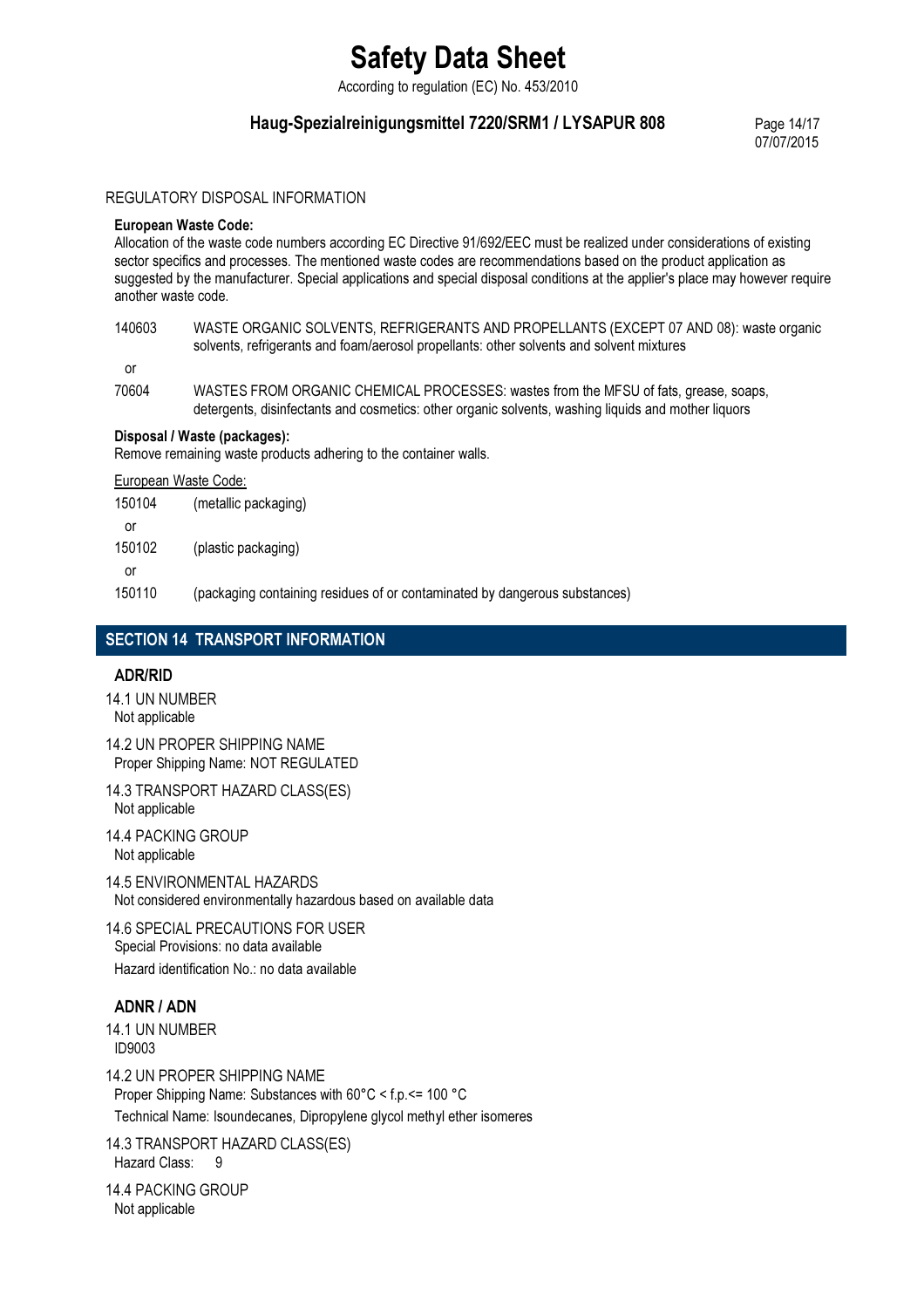According to regulation (EC) No. 453/2010

## Haug-Spezialreinigungsmittel 7220/SRM1 / LYSAPUR 808 Page 15/17

07/07/2015

14.5 ENVIRONMENTAL HAZARDS Not considered environmentally hazardous based on available data

14.6 SPECIAL PRECAUTIONS FOR USER no data available

## IMDG

14.1 UN NUMBER Not applicable

14.2 UN PROPER SHIPPING NAME Proper Shipping Name: NOT REGULATED

14.3 TRANSPORT HAZARD CLASS(ES) Not applicable

14.4 PACKING GROUP Not applicable

14.5 ENVIRONMENTAL HAZARDS Not considered environmentally hazardous based on available data

14.6 SPECIAL PRECAUTIONS FOR USER EMS Number: Not applicable

14.7. TRANSPORT IN BULK ACCORDING TO ANNEX II OF MARPOL 73/78 AND THE IBC CODE Substance Name: NOXIOUS LIQUID, N.F.,(7) N.O.S., (contains iso-and cycloalkanes (C12+), poly(2-8)alkylene glycol monoalkyl(c1-c6)ether) Ship type required: 3 Pollution category: Y

## ICAO/IATA

14.1 UN NUMBER Not applicable

14.2 UN PROPER SHIPPING NAME Proper Shipping Name: NOT REGULATED

14.3 TRANSPORT HAZARD CLASS(ES) Not applicable

14.4 PACKING GROUP Not applicable

14.5 ENVIRONMENTAL HAZARDS Not considered environmentally hazardous based on available data

14.6 SPECIAL PRECAUTIONS FOR USER no data available

## SECTION 15 REGULATORY INFORMATION

## REGULATORY STATUS AND APPLICABLE LAWS AND REGULATIONS

All substances in this product are on the EINECS inventory.

15.1. SAFETY, HEALTH AND ENVIRONMENTAL REGULATIONS/LEGISLATION SPECIFIC FOR THE SUBSTANCE OR MIXTURE

## Applicable EU Directives and Regulations:

1907/2006 [... on the Registration, Evaluation, Authorisation and Restriction of Chemicals ... and amendments thereto] 98/24/EC [... on the protection of workers from the risk related to chemical agents at work ...]. Refer to Directive for details of requirements.

1272/2008 [on classification, labelling and packaging of substances and mixtures.. and amendments thereto]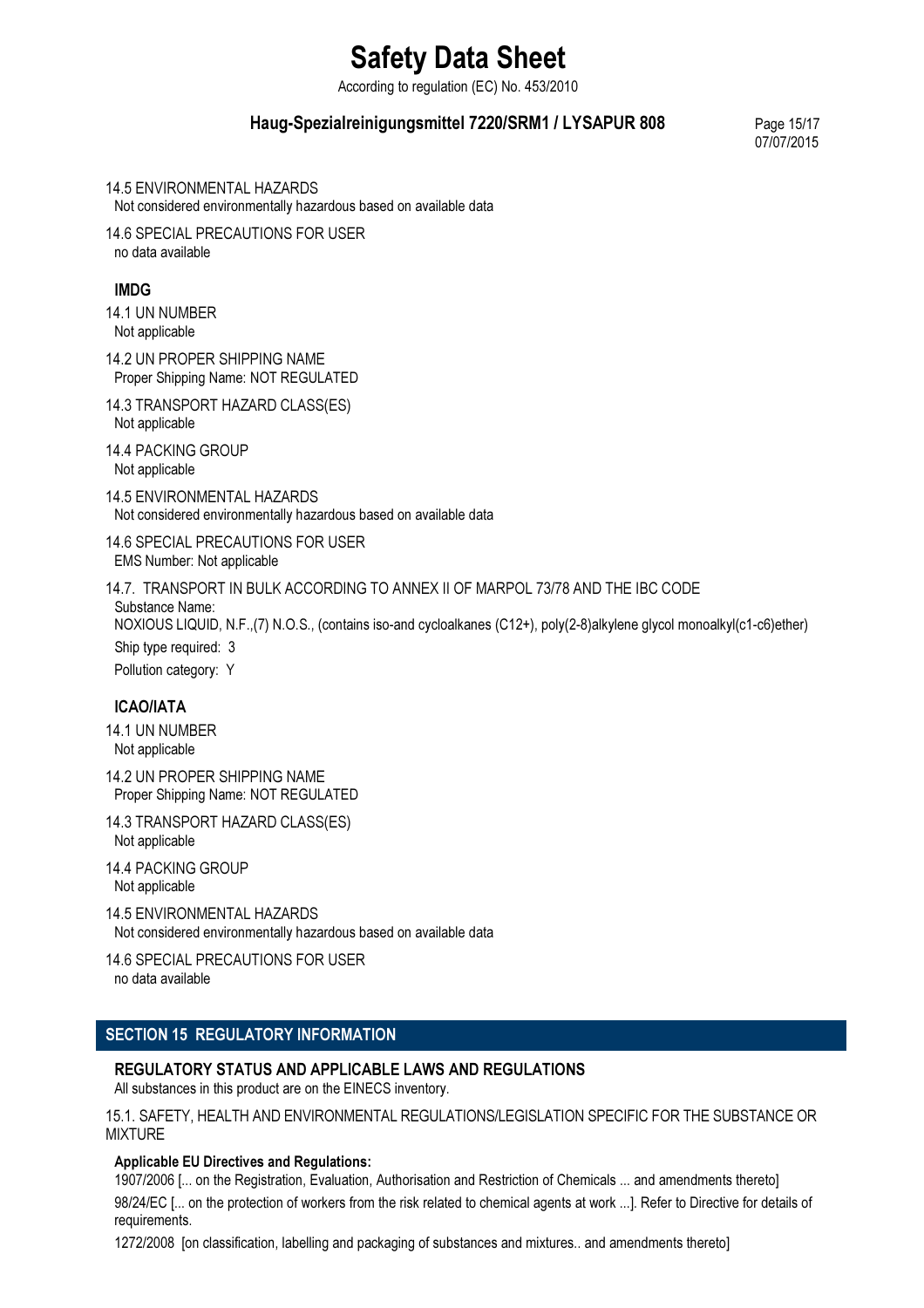According to regulation (EC) No. 453/2010

## Haug-Spezialreinigungsmittel 7220/SRM1 / LYSAPUR 808 Page 16/17

07/07/2015

Refer to the relevant EU/national regulation for details of any actions or restrictions required by the above Regulation(s)/Directive(s).

## National Directives and Regulations: Germany:

Water hazard class: 1, slightly hazardous for water (VwVwS)

Accident Ordinance: not subject to German Accident Ordinance

Technical instructions on air quality (TA-Luft): 5.2.5, Organic substances general, 100 %.

Amount of Volatile organic compounds (VOC)s: weight percent: 100

15.2. CHEMICAL SAFETY ASSESSMENT

REACH Information: A Chemical Safety Assessment has not been carried out.

## SECTION 16 OTHER INFORMATION

### Full text of R-Phrases under section 3:

| R 10 | Flammable.                                            |
|------|-------------------------------------------------------|
| R 38 | Irritating to skin.                                   |
| R 65 | Harmful: may cause lung damage if swallowed.          |
| R 66 | Repeated exposure may cause skin dryness or cracking. |

## Full text of H-Codes under section 3:

| Flam. Lig. 3, H226      | Flammable liquid and vapour.                            |
|-------------------------|---------------------------------------------------------|
| Skin Irrit. 2, H315     | Causes skin irritation.                                 |
| Asp. Tox. 1, H304       | May be fatal if swallowed and enters airways.           |
| Aquatic Chronic 4, H314 | May cause long lasting harmful effects to aquatic life. |
| EUH066                  | Repeated exposure may cause skin dryness or cracking.   |

Version 1.0. Replaces previous version from 15.05.2012 Complete revision

This information is based on our current knowledge and is intended to describe the product for the purposes of health, safety and environmental requirements only. It should not therefore be construed as guaranteeing any specific property of the product and shall not establish a legally valid contractual relationship. Local, state and national regulations, laws, and regulations in force are to be obeyed by the recipient on his own responsibility.